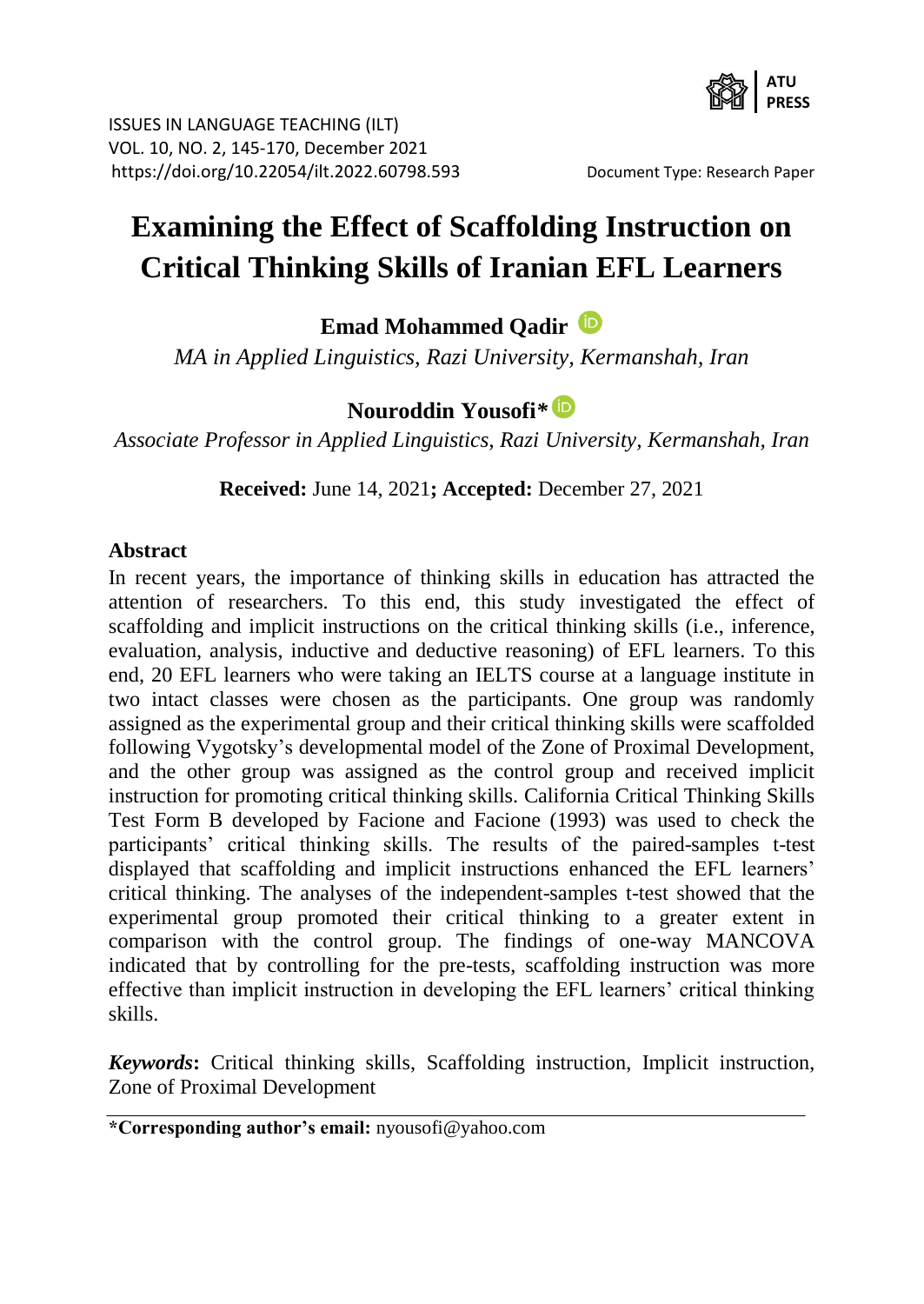## **INTRODUCTION**

Critical thinking, or the ability to analyze, make an inference, evaluate, and reason both deductively and inductively is seen as an essential higher-order thinking skill in educational settings (Bailin & Siegel, 2003; Larsson, 2021; Li, 2016; Van Laar, Van Deursen, Van Dijk, & De Haan, 2017). Particularly, critical thinking has a paramount role in foreign/second language development (Chamot, 1995; Davidson, 1994; Soodmand Afshar & Rahimi, 2014; Soodmand Afshar, Rahimi, & Rahimi, 2014; Wu, Marek, & Chen, 2013). For instance, Barzdžiukienė, Urbonienė, and Klimovienė (2006) propose that critical thinking contribute to learners' positive achievement in English as a second language (ESL) and English as a foreign language (EFL) learning contexts. As a result, teachers are responsible to promote learners' critical thinking skills.

Bruning, Schraw, Norby, and Ronning (2004) suggest that teachers should "teach students how to think rather than what to think" (p. 180). Similarly, Brookfield (1987) argues that "when students learn to think critically, they learn to pay attention to the context in which their actions and ideas are generated. They become skeptical of quick-fix solutions, of single answers to problems, and of claims to universal truth" (p. ix).

Some studies have attempted to teach critical thinking in mainstream education in general (e.g., Akatsuka, 2021; Larsson, 2021; Marin & Halpern, 2011; Hernstein, Nickerson, de Sanchez, & Swets, 1986; Zohar, Weinberger, & Tamir, 1994) and in EFL contexts in particular (Chapple & Curtis, 2000; Cui, 2020; Davidson & Dunham, 1997; Khabiri & Firooz, 2013; Liaw, 2007; Sanavi & Tarighat, 2014; Yang, Chuang, Li, & Tseng, 2013; Zhao, Pandian, & Singh, 2016). For example, Ebadi and Rahimi (2018) examined the effect of online instruction on critical thinking skills of EFL learners, and found that online instruction outperformed the traditional instruction in improving critical thinking skills. In a similar vein, Esfandiari, Rezvani, and Hadian (2021) also found that argument mapping techniques helped EFL learners improve their critical thinking.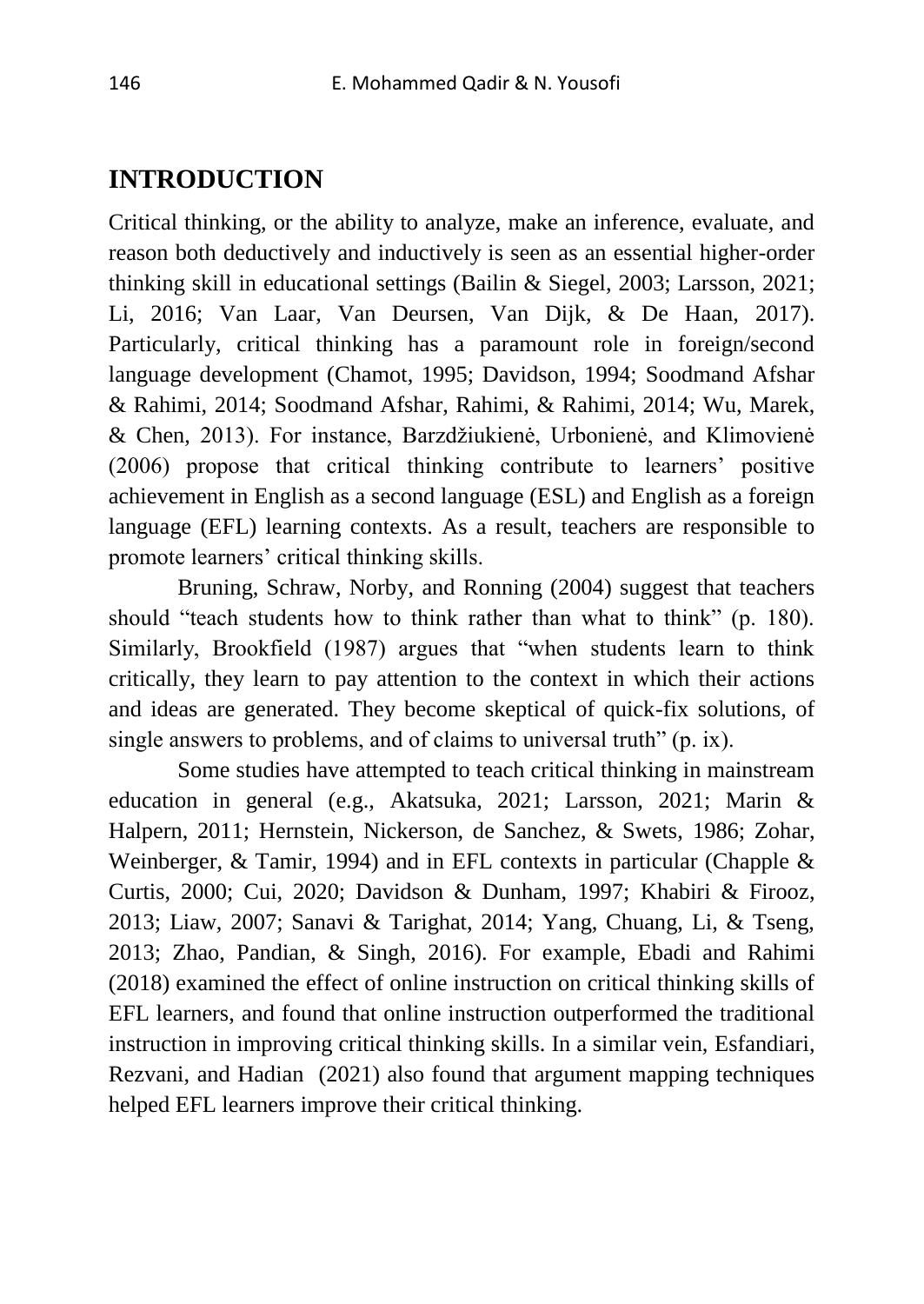Nevertheless, there are not enough studies in EFL context examining the impact of scaffolding and implicit instructions on different subcomponents of critical thinking (i.e., inference, evaluation, analysis, inductive and deductive reasoning). Therefore, the present study is an attempt to apply scaffolding and implicit instructions to the critical thinking skills of EFL learners to find a better and more effective instructional procedure for promoting critical thinking subcomponents.

#### **Scaffolding and the Zone of Proximal Development**

The framework of the present study is grounded in Vygotsky's sociocultural theory (SCT). Vygotsky (1986) reveals that cognitive abilities are not irrevocable. He regards the development of cognitive functions as changes in individuals' thoughts and actions as an outcome of interactive activities. In his socio-cultural theory, he argues that the development of higher forms of consciousness happens by a process of internalization which first occurs as the interaction among students.

Based on this conceptualization, the individuals' zone of proximal development (ZPD) should be determined to help the individuals reach their potential level of capabilities. Vygotsky (1986) defines ZPD as the gap between a learner's abilities which can be displayed by autonomous performance and his/her potential capabilities which can be achieved through accomplishing different leaning issues by a more capable individual's support, like a teacher. That is the learners are not capable independently to achieve the desired learning outcome, but they can achieve their ZPD if relevant assistance, such as mediation (for example, see Asmali, 2018), is provided. Unskilled individuals (e.g., learners) under the guidance of other skilled individuals (e.g., teachers) can appropriate new skills into their consciousness through a process of other-regulation toward self-regulation (Lantolf & Thorne, 2006).

In some interpretations of Vygotsky's socio-cultural theory such a process has come to be known as scaffolding. This term was originally used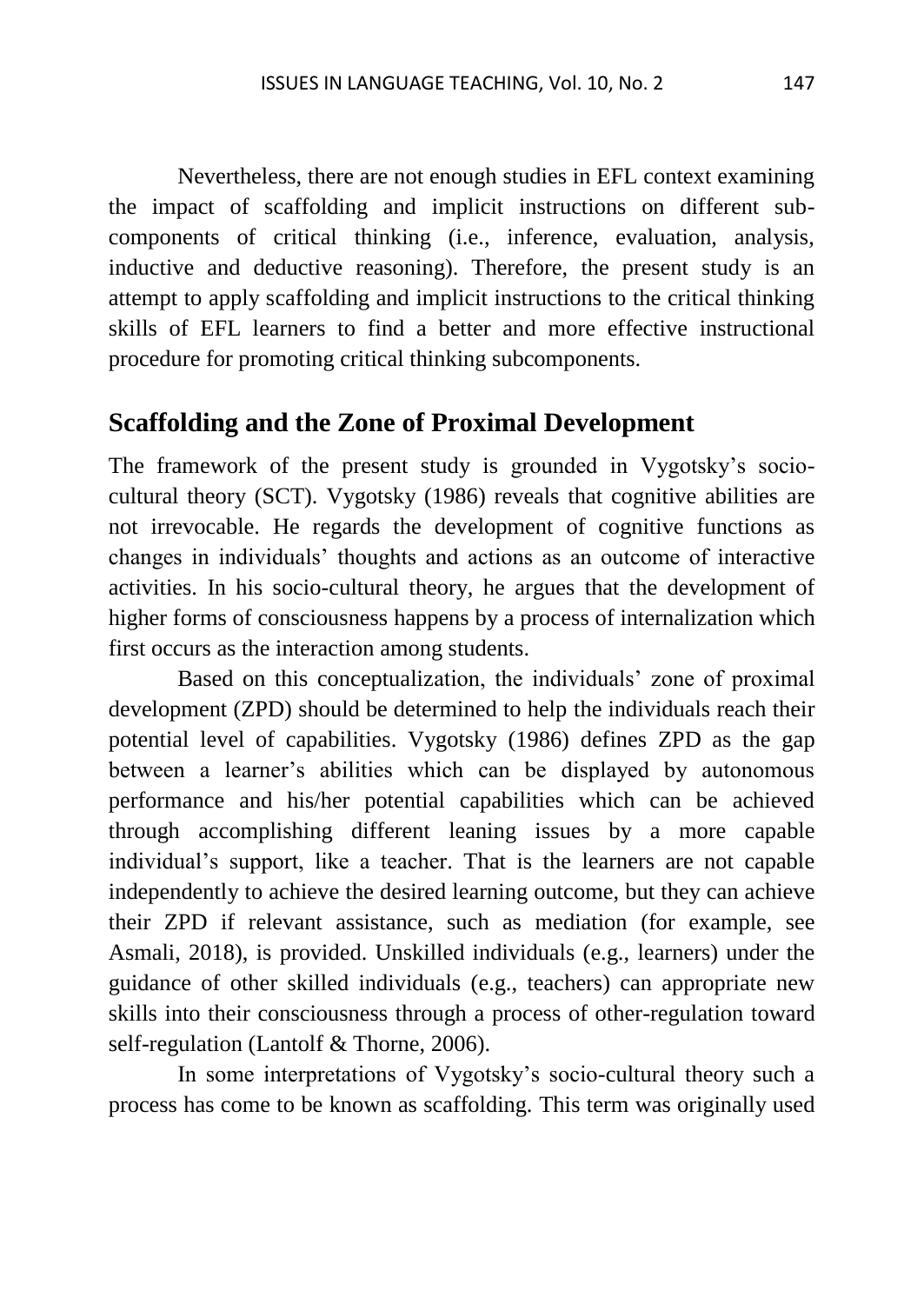by Bruner (1985), who defines scaffolding as a process in which a learner is mediated by somebody else, like a teacher, through a set of steps until the learner can act autonomously.

Wood (1988) maintains that scaffolding is contingent (i.e., the amounts of prompts and hints during the scaffolding depends on the learner's needs), collaborative (i.e., the end result of an activity and/or task is jointly achieved), and interactive (i.e., it includes the interactions among individuals who are mutually engaged to accomplish an activity or task).

Stone (1998) proposed that in order to do scaffolding successfully a more capable person should provide a less capable person with the amount of support required to help them reach their ZPD. He maintains that the required support, which might differ in mode, like verbal hints, physical gestures, and dialogues, is not pre-specified but varies based on the learners' abilities. Wood, Bruner, and Ross (1976) claim that during the scaffolding instruction the tutee (i.e., the learner) performs a task that is above his/her current ability, then the tutor (i.e., the teacher) interferes when the tutee gets into difficulty and needs assistance. They suggest six recommendations that lead to successful scaffolding. The tutors should: (a) make the tutees interested in the task; (b) alleviate the difficulty of the task to make it manageable to the tutees; (c) capitalize on the purpose of the task; (d) capitalize on critical features; (e) control the exasperation of the tutees; and (f) show the tutees the ways to deal with the task.

Scaffolding instruction is believed to be an efficient way to capture EFL and ESL learners' ZPD (Wood et al., 1976). Adoniou and Macken-Horarik (2007), for instance, indicate that scaffolding literacy is effective in ESL teaching. They propose that through scaffolding instruction a great extent of multimodal teaching strategies could be incorporated to support oral language and better understand the context of challenging texts. Similarly, Rahimi (2015) investigated the effect of scaffolding-based instruction on EFL learners' reading strategies. He indicated that reading strategies of EFL learners enhanced through scaffolding instruction. In addition, Cho and Cho (2014) investigating the association between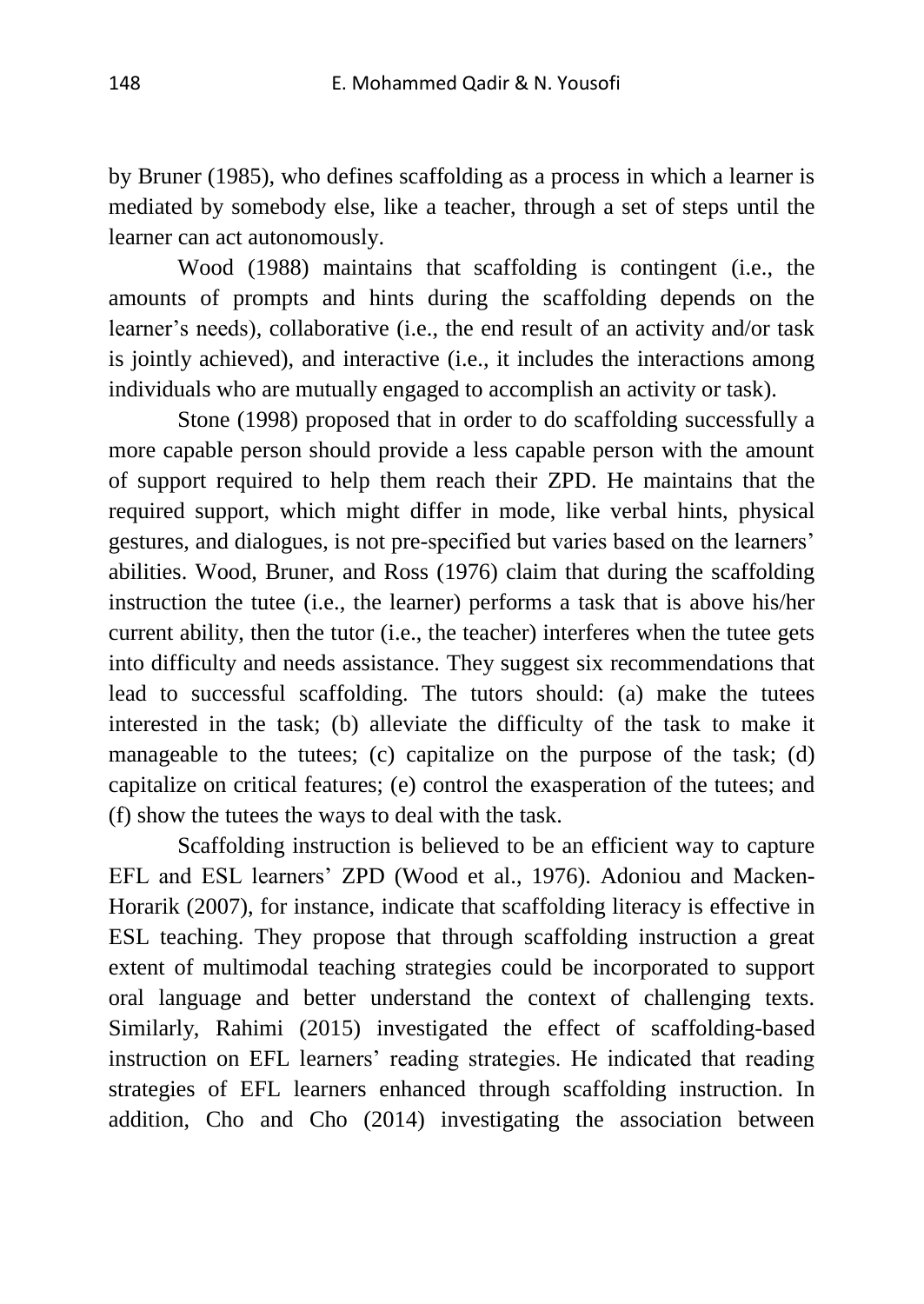scaffolding instruction and the academic engagement of learners in an online learning environment, indicated that online scaffolding instruction had a significantly positive association with learners' engagement.

## **Critical Thinking Skills**

Generally, critical thinking is conceptualized as a cognitive component. Critical thinking skills are perceived as higher-order thinking skills, like inference, drawing conclusions and hypotheses; evaluation, checking the credibility of different sentences and arguments; analysis, identifying various inferential relations and interpret the meanings; inductive reasoning, reaching conclusions based on an argument's premises; and deductive reasoning, an argument's premises require the conclusion (Facione, 1990).

Developing critical thinking skills in EFL and ESL learners is regarded as an ultimate purpose in education (Boumediene & Berrahal, 2018; Boumediene, Hamadi, & Fatiha, 2021; Chapple & Curtis, 2000; Ebadi & Rahimi, 2018; Li, 2016; Liang & Fung, 2021; Yang & Chou, 2008). Hence, critical thinking has attracted the EFL and ESL researchers' and teachers' attention in the instructional settings (Akatsuka, 2021; Chapple & Curtis, 2000; Mok, 2010; Li, 2016; Liaw, 2007; Marboot, Roohani, & Mirzaei, 2020; Okolie, Igwe, Mong, Nwosu, Kanu, & Ojemuyide, 2021; Sanavi & Tarighat, 2014; Van Laar et al., 2017; Wang & Henderson, 2014; Wu et al., 2013; Zainuddin & Moore, 2003; Zhao et al., 2016). For instance, Davidson and Dunham (1997) investigated the teachability of critical thinking skills to EFL junior university students. Dividing the students into two classes, one class was taught only contentbased intensive English while the other class was taught content-based intensive English and critical thinking skills. For collecting the required data, they administered a critical thinking test in order to check the critical thinking skills development. They proposed that critical thinking skills are teachable, and contribute to learners' success and engagement in educational settings.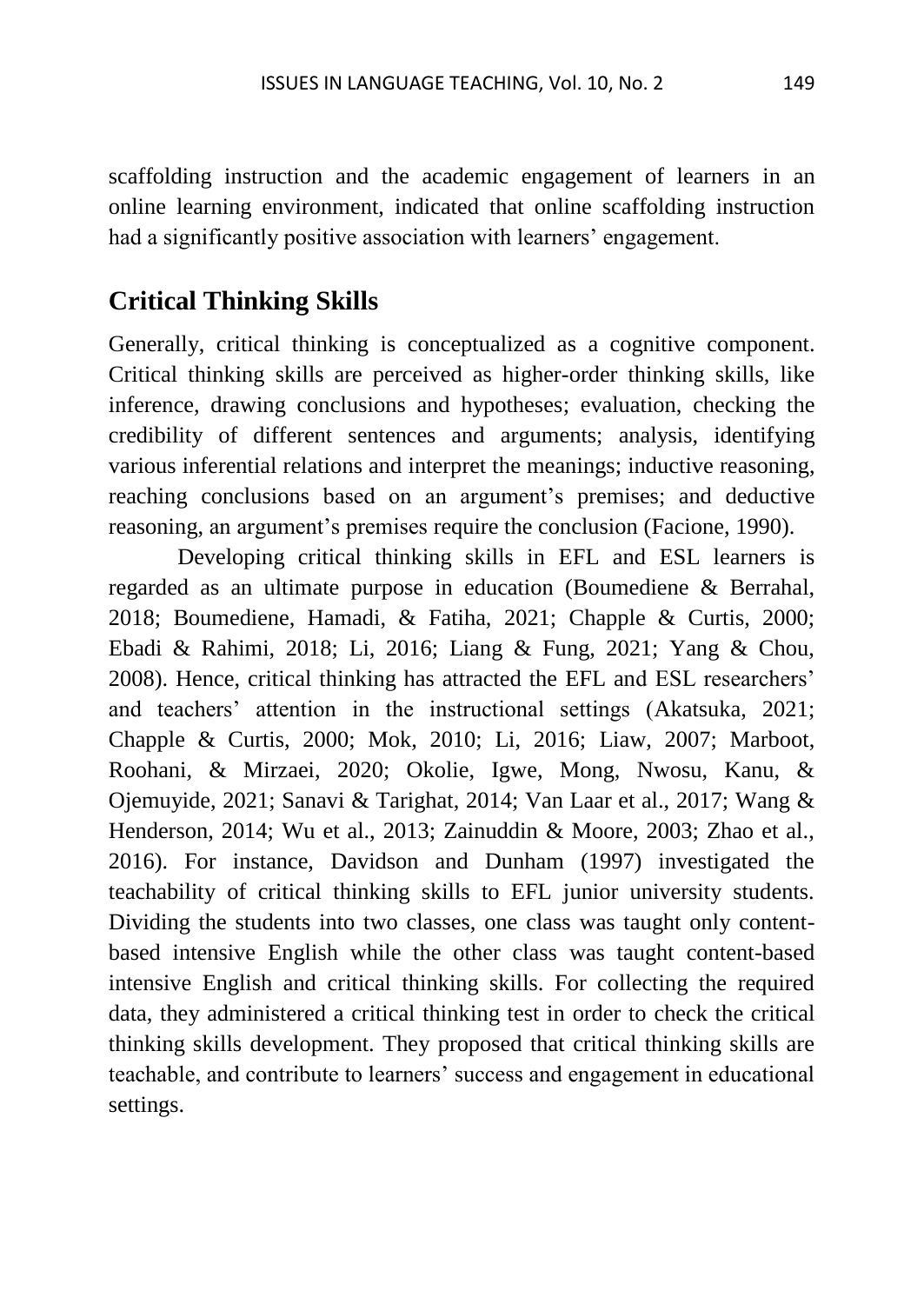In a similar vein, Liang and Fung (2021) examined the effect of exploratory talk and WebQuests on 125 English language students' critical thinking development in an elementary school in Hong Kong. The required data were collected through critical thinking tests, classroom observations, group discussions, writing tasks, and interviews with five English language teachers. The findings indicated that the students applied critical thinking in group discussions. Boumediene et al. (2021) investigated the influence of classroom debating on critical thinking. The results indicated that classroom debating contributed to the students' critical think skills. That is, class debate helped the students think more logically and easily perceive issues and data from different angles.

Itmeizeh and Hassan (2020) also attempted to incorporate critical thinking skills into a new EFL curriculum for EFL learners. They used a 32 item questionnaire to collect the required data from Palestinian teachers, students, policymakers and curricula designers. Reports on supervisors were also carried out to collect further data. The results indicated that most of the courses did not develop EFL students' critical thinking skills. However, they introduced a number of activities and strategies to enhance critical thinking skills.

Okolie et al. (2021) checked teachers' teaching processes through qualitative online survey and interview to see how teachers enhance students' critical thinking skills. The findings showed that teachers applied learner-centered approaches, teaching strategies, and setting issues and questions to improve students' critical thinking skills. Similarly, Marin and Halpern (2011) propose imbedded and explicit instructions as two modes of critical thinking instructions. In imbedded instruction the teacher tries to promote higher-order thinking skills indirectly, while in explicit instruction critical thinking skills are instructed directly. There have been substantial studies that have used one of these methods but little is known about their influence. Marin and Halpern (2011) compared explicit and imbedded instructions of critical thinking skills, assessed by Halpern Critical Thinking Assessment, of high school students. They indicated that students receiving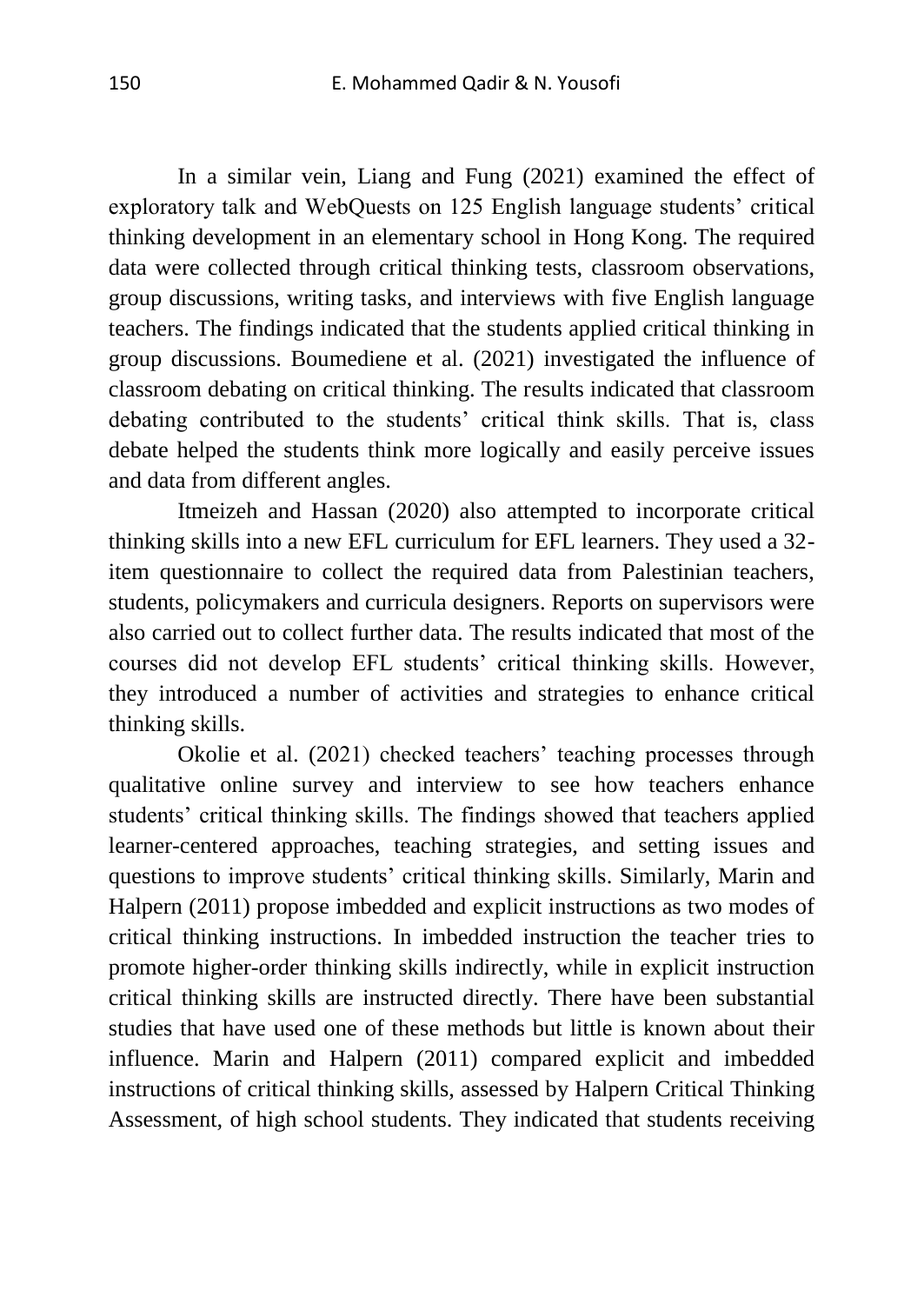explicit instruction of critical thinking skills showed more improvements than those who received the imbedded instruction.

In the Iranian context, Ebadi and Rahimi (2018) explored the role of WebQuest in promoting critical thinking skills (i.e., inference, evaluation, analysis, inductive and deductive reasoning) of EFL learners. Ebadi and Rahimi collected the required data through pre- and post-tests using California Critical Thinking Skills Test Form B in both control and WebQuest groups (WebQuest-based classroom). The findings displayed that the WebQuest group outperformed the conventional group in developing the critical thinking skills of EFL learners. Similarly, Esfandiari et al. (2021) conducted a study to enhance Iranian EFL students' critical thinking through argument mapping techniques. The participating learners were 30 male- and 30 female-Iranian EFL learners at a private language institute. For data collection purposes, California Critical Thinking Skills Test was applied as the pre- and post-tests in two groups. The argument mapping techniques comprised structure reasoning, organization of information, recognizing different assumptions, evidence interpretations, argument evaluation, and communicating the conclusions. The results showed that argument mapping techniques improved the EFL students' critical thinking.

# **PURPOSE OF THE STUDY**

The aforementioned studies showed that critical thinking, which is teachable, and scaffolding are highlighted by researchers in educational settings (e.g., Adoniou & Macken-Horarik, 2007; Marin & Halpern, 2011). Critical thinking skills play a central role in the success or failure of EFL and ESL learners (Ebadi & Rahimi, 2018; Esfandiari et al., 2021; Chamot, 1995; Davidson, 1994), and many techniques have been recommended by researchers to promote critical thinking skills in learners. However, as far as the literature shows, no systematic effort has been made so far to scaffold critical thinking skills. The present study, therefore, investigates the effect of scaffolding and implicit instructions on EFL learners' critical thinking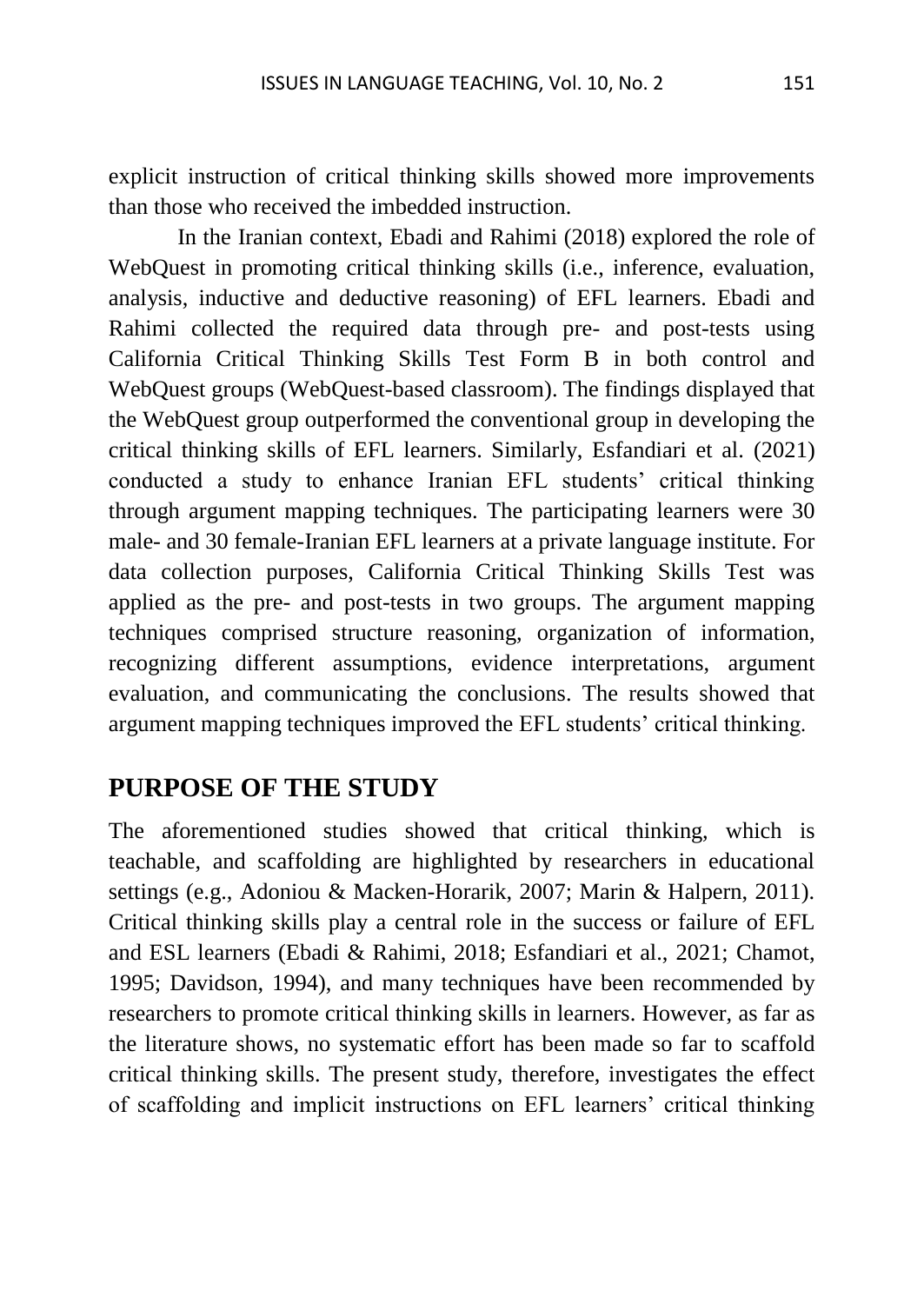skills (i.e., inference, evaluation, analysis, inductive and deductive reasoning), so as to find a better instructional procedure for developing the learners' critical thinking skills. The findings may propose new insights into promoting EFL learners' critical thinking skills. Thus, to address the purpose of the study, the following research question is addressed:

Are there any significant differences between scaffolding and implicit instructions in promoting EFL learners' critical thinking skills?

# **METHODO**

## **Context of the Study**

The mainstream formal schooling system in the context of the study (i.e., Iran) is mainly memorization-based and teacher centered. The teachers are the only authority in the class and occupy the sole position of imparting all the required knowledge/information to the learners. The leaners are the passive recipients of the knowledge/information and are encouraged to memories whatever they receive. Therefore, the learners are not provided with the opportunities to learn how to think critically. EFL learners applying critical thinking skills may be more active in the class, ask more questions, and make the received information meaningful for themselves. Although attempts have been made to conduct a student-centered approach several private language institutes, the learners' higher-order thinking skills, like critical thinking, are still not fostered. Hence, the learners in this study did not know about the concept of critical thinking.

# **Participants**

The target population of the study was learners who learn English as a foreign language in the context of Iran. To meet certain practical criteria of the study, the convenience sampling method (Dörnyei, 2007) was adopted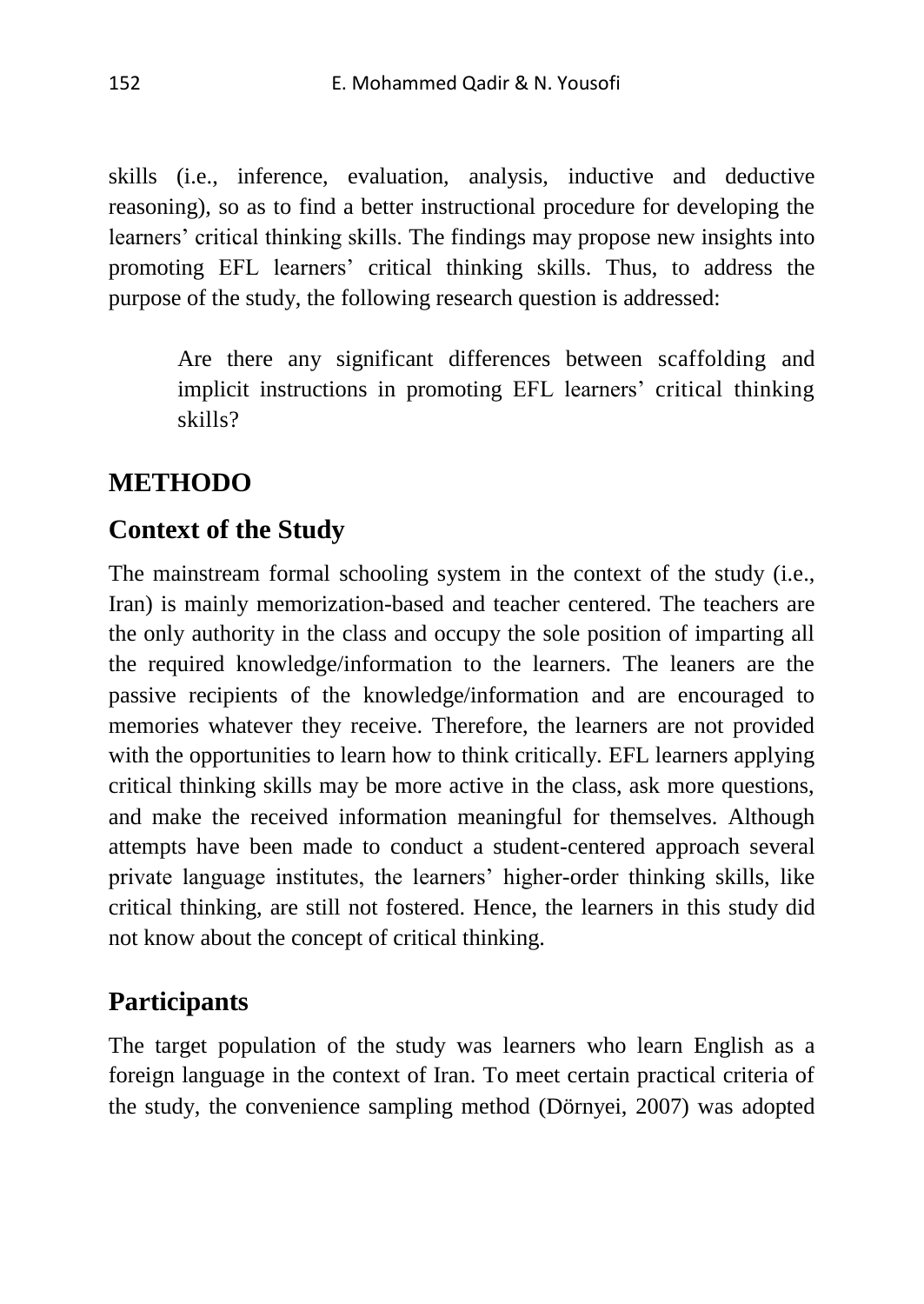to choose the learners of the study in a private language institute in Iran. Because of some administrative restrictions, an intact group design was adopted (Hatch & Lazaraton, 1991). There were two intact groups which were randomly taken as the experimental and control groups with ten 17 to 19-year-old learners each. The small number of EFL learners in each group helped us to conduct scaffolding and implicit instructions effectively. As learners in both groups were all male, sex was not regarded as the moderator variable. They were attending an IELTS course, three times a week, to develop their English language knowledge and to master the required language skills for the IELTS examination. They were all at the same proficiency level, as established by the standards of the institute. That is, a proficiency test was administered before grouping the learners in different classes. The present participants were found to be at the same proficiency level. Concerning the homogeneity of the participants in their critical thinking skills and to meet the main requirement of experimental research, The California Critical Thinking Skills Test (CCTST) form B was administered to both groups to control for their pre-tests.

#### **Materials and Instruments**

California Critical Thinking Skills Test Form B designed by Facione and Facione (1993) was administered to check the critical thinking of the students. It comprises 34 multiple choice questions of varying levels of difficulty. The CCTST is in five areas of inference, evaluation, analysis, inductive and deductive reasoning. The total score ranges from 1 to 34. The validity measures of the instrument were corroborated by Facione, Facione, Blohm, Howard and Giancarlo (1998) and the reliability was reported to be 0.78 which was acceptable. The CCTST administration took approximately one hour.

New Insight into IELTS which was designed by Jakeman and McDowell (2008) was determined by the language institute for IELTS candidates and used to prepare the learners for the IELTS examination. The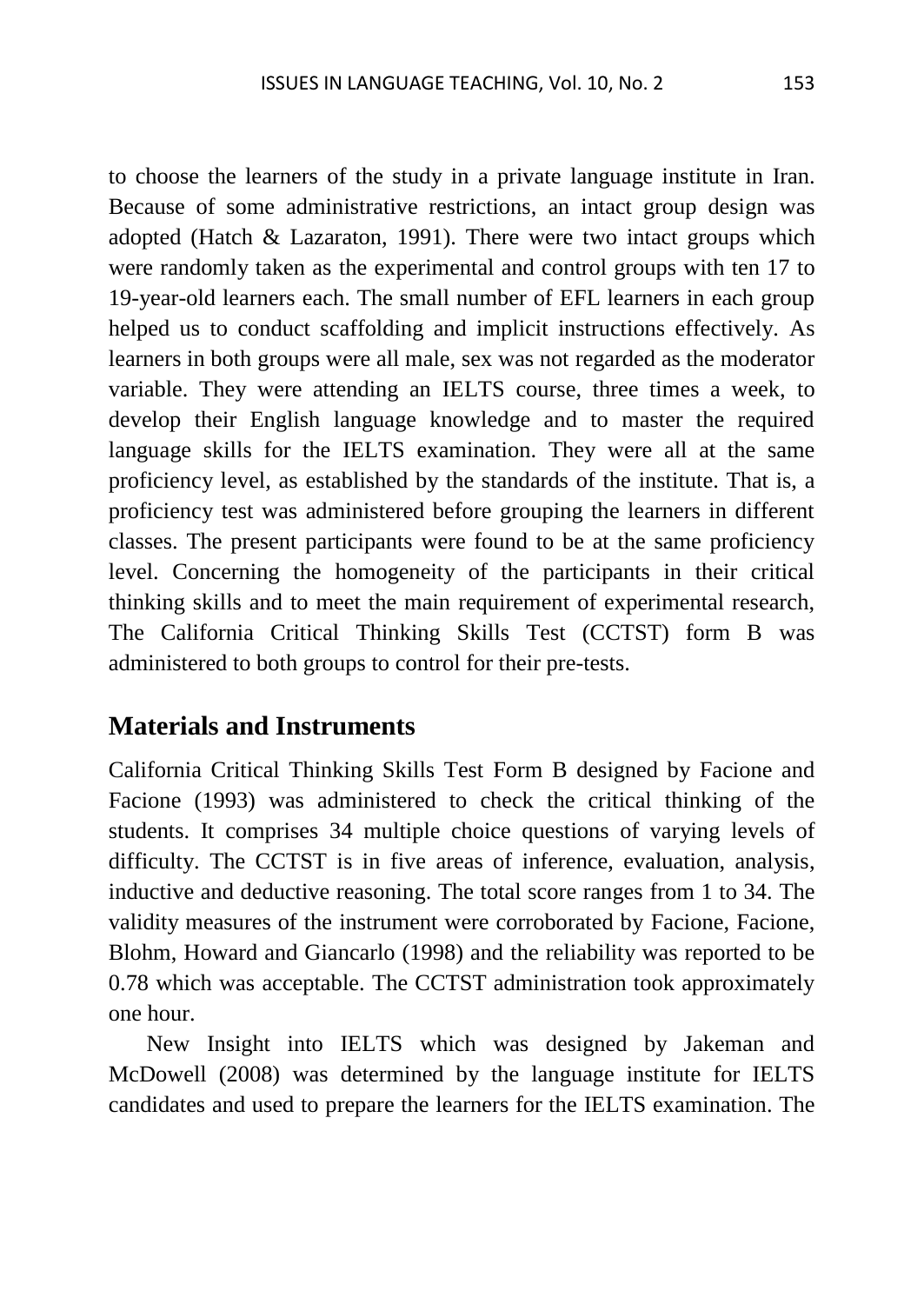course-book comprises activities, tasks, and exercises for writing, speaking, listening, and reading skills, and the required strategies to deal with them successfully. Hence, the teacher had the opportunities to teach (implicitly) and scaffold critical thinking skills through all activities, tasks, and exercises related to the four English language skills.

## **Procedures**

First, the CCTST form B was given to the EFL learners (i.e., the scaffoldees), as a pre-test, to assess their critical thinking skills (i.e., inference, evaluation, analysis, inductive and deductive reasoning). Next, in the experimental group, the critical thinking skills of the scaffoldees were scaffolded by the teacher (i.e., the scaffolder). Each session, the ZPD of the learners was checked against their ZPD in the previous session by clarifying whether they need explicit or implicit mediations in order to think critically through analyzing, evaluating, inferencing, inductive and deductive reasoning of the information they were exposed to. The assumption was that the more they required explicit mediations, the lower their ZPD (Poehner, 2005).

The critical thinking skills were scaffolded as follows: (a) the learners were encouraged to analyses the data by separating the pieces of the information and recombining it in various ways (i.e., analysis), (b) the learners were encouraged to explain and evaluate the credibility of one's reasoning based on relevant information (i.e., evaluation), (c) the teacher tried to make the learners do their best to comprehend the data, to clarify its meaning, to form a relevant hypothesis, and to draw conclusions (i.e., inference), (d) the learners were stimulated to pop-up some arguments, not through some steps but all of a sudden (i.e., deductive reasoning), (e) the learners were encouraged and stimulated to create some arguments through logical steps, namely step by step (i.e., inductive reasoning).

The following excerpt indicates how the teacher scaffolded the analysis skill while addressing the unreal conditionals.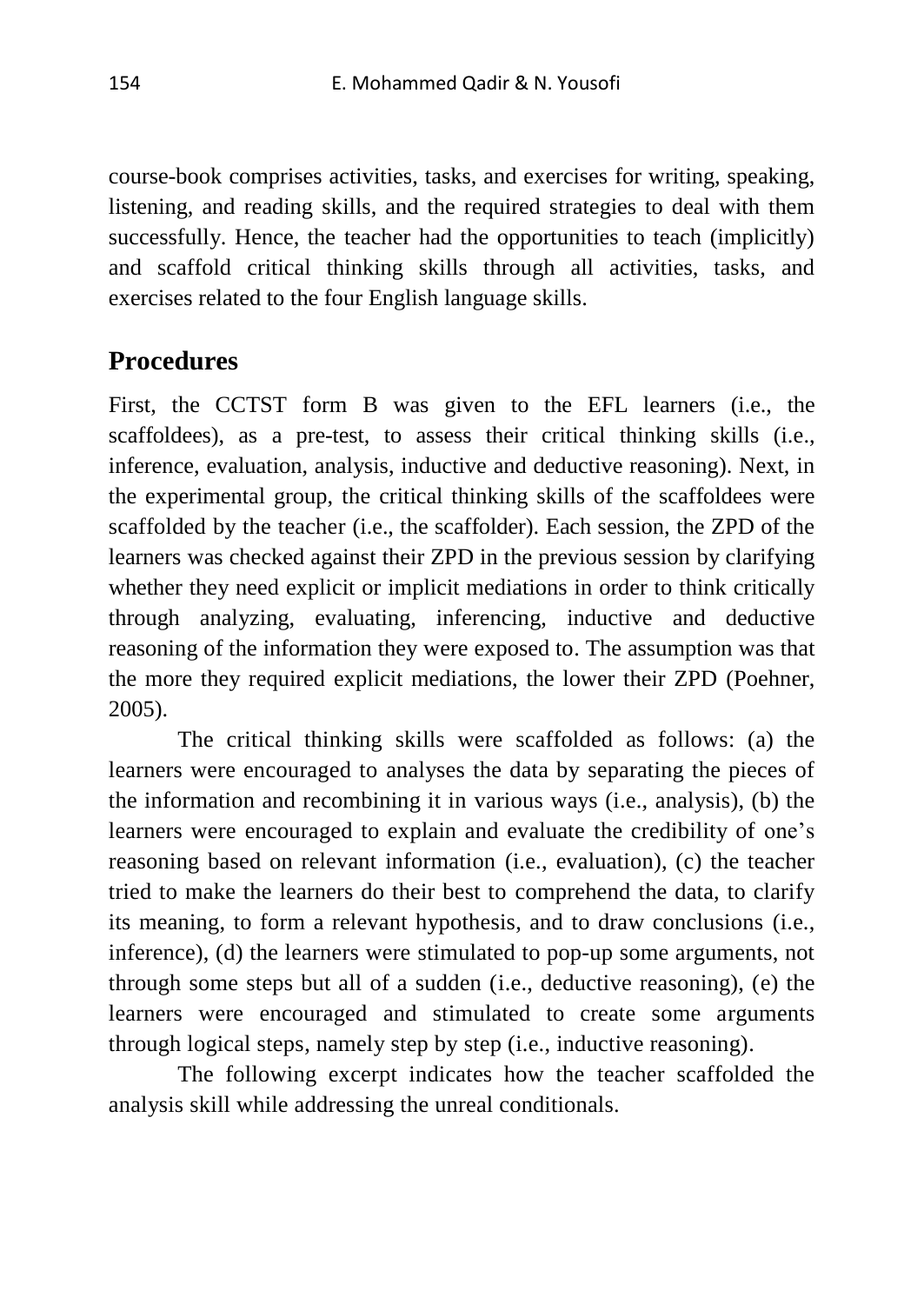S: If I take the bus I saved a lot of time. M: If I take the bus I saved a lot of time. S: If I took the bus I saved a lot of time. M: Why? S: Because it is unreal and we use the past in the if clause. M: What about the other clause? S: In the result clause we use would. S: If I took the bus, I would save a lot of time. M: Why? Would you say a little more about that? S: We use the unreal conditionals to express an imagined condition and its imagined result. M: What is the imagined condition in the example? S: If I took the bus. M: Why is that imagined condition? S: Because in reality I did not take the bus. M: And its imagined result? S: I would save a lot of time. M: Why is that imagined result?

S: Because I did not take the bus in reality, but I wish I took.

In the control group the teacher taught the same critical thinking skills implicitly (i.e., critical thinking skills were taught unconsciously) and scaffolding techniques were not applied in the process of teaching. The teacher taught critical thinking skills without directly informing the students about the skills. However, in the experimental group the hints and prompts were first provided indirectly, if the learner/learners could not apply critical thinking skills through indirect hints and prompt the teacher would provide less indirect and more explicit explanations of critical thinking skills until they came to apply the skills appropriately. Figure 1 shows the processes conducted in the scaffolding instruction class.

| More implicit | More explicit |
|---------------|---------------|
| less implicit | Less explicit |
| instruction   | instruction   |
| instruction   | instruction   |

**Figure 1:** The processes carried out for the scaffolding instruction.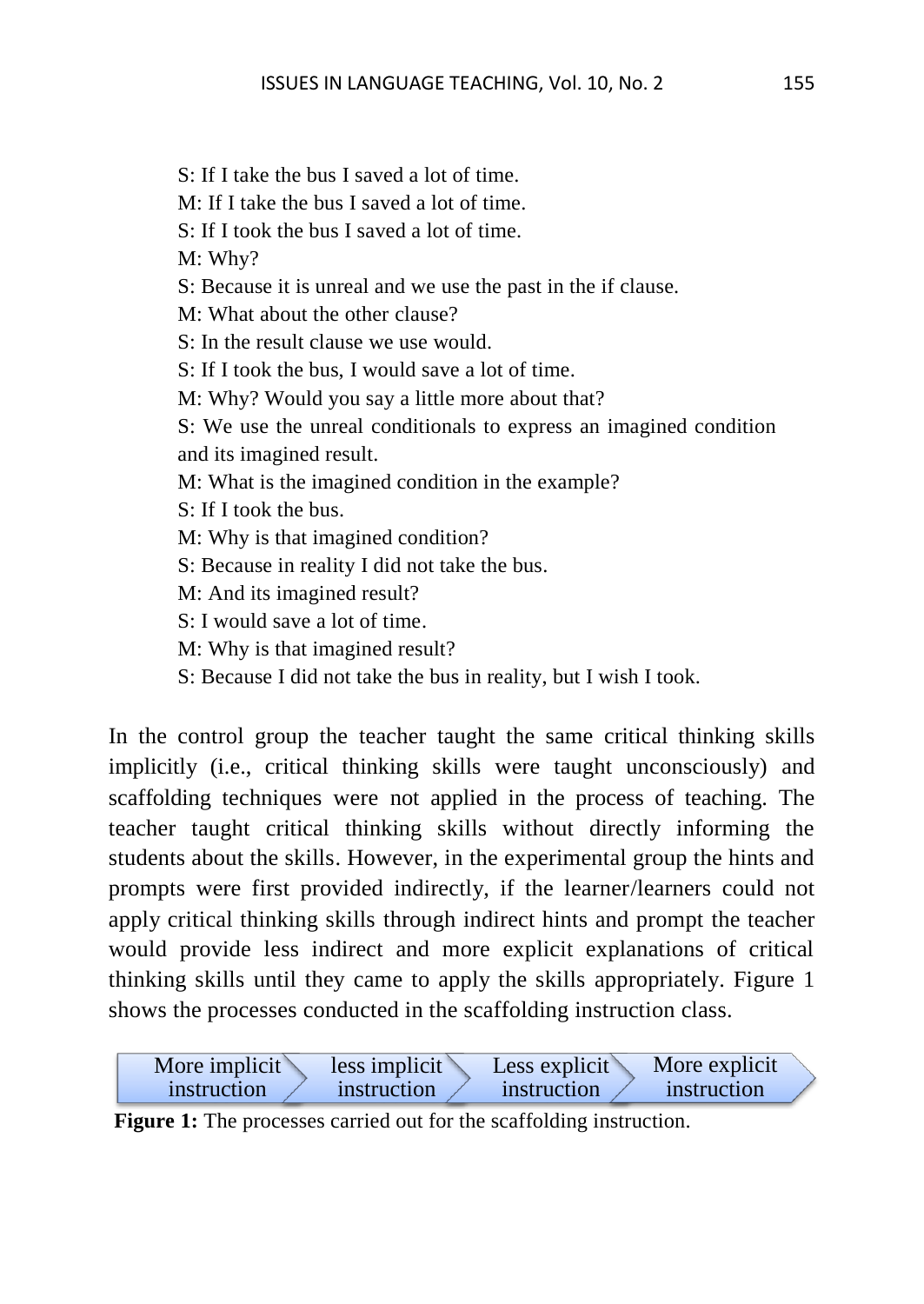Figure 2 shows the processes conducted in the implicit instruction class.

Implicit instruction

 **Figure 2:** The processes carried out for the implicit instruction.

In the control group, the learners received implicit instruction of critical thinking skills. That is, critical thinking skills were taught indirectly without highlighting them. However, in the experimental group, the learners were scaffolded by first providing implicit feedback and moving toward explicit feedback if need be. This means that in the experimental group the purpose was to help the learners gradually achieve their ZPD in critical thinking skills by providing both implicit and explicit feedback with different degrees. For the post-test, the teacher gave the learners, both experimental and control groups, the same critical thinking skills test.

# **Data Analysis**

A paired-samples t-test was run to see if there was any significant development in EFL learners' critical thinking after applying the instructional procedures in the two groups. Independent-samples t-test was also used to check if there was any significant difference between the two groups' critical thinking.

Moreover, one-way Multivariate Analysis of Covariance (MANCOVA) was used to examine the influence of scaffolding and implicit instructions (i.e., independent variable) on the five skills of critical thinking (i.e., dependent variables), to explain within-group variance (as the critical thinking skills are interrelated), and to remove the effects of pretests. As there was more than one covariate, the one-way MANCOVA was run with contrasts and post hoc tests to identify the strength of the effect of each covariate.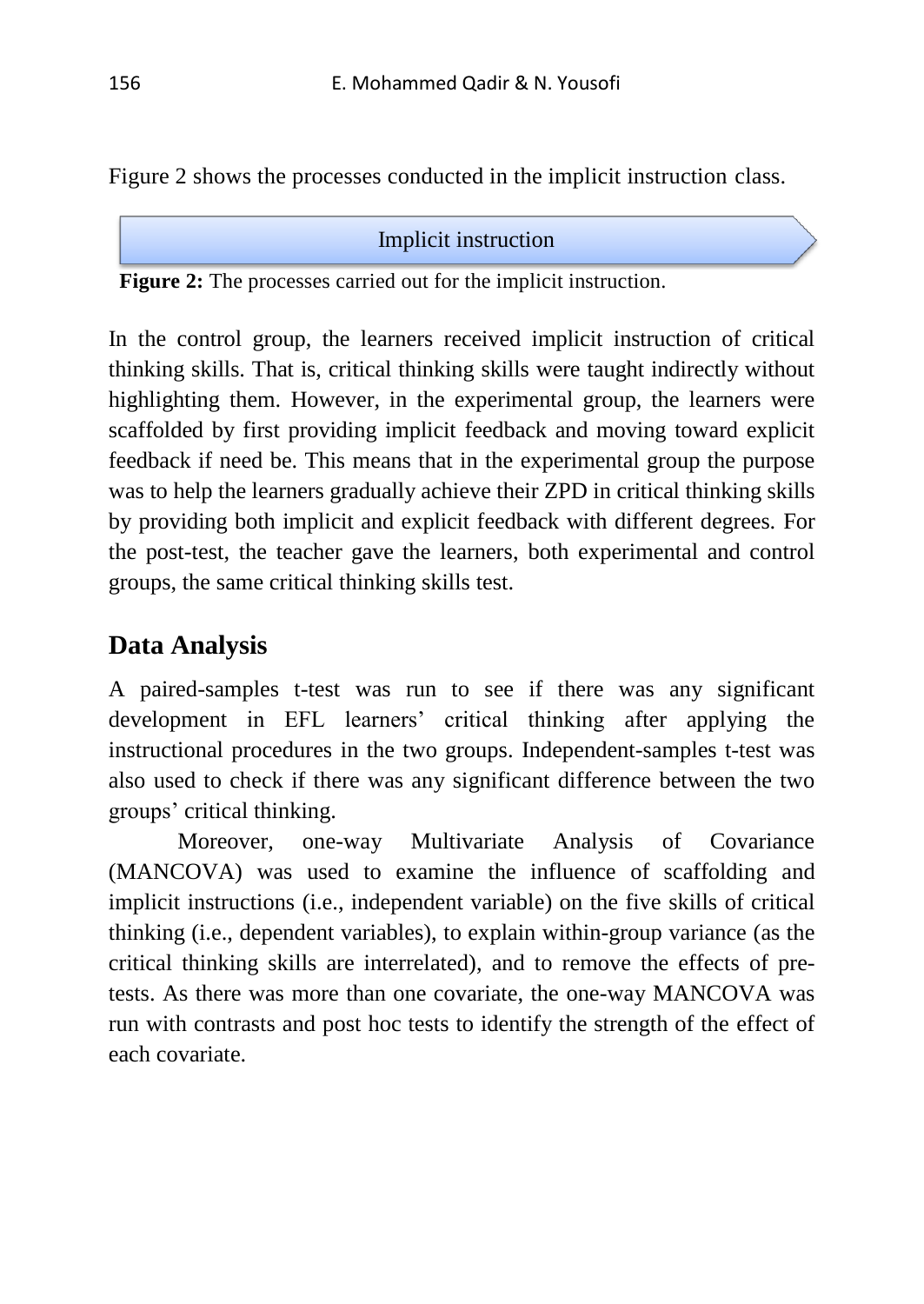#### **RESULTS**

Two instructional procedures (i.e., scaffolding and implicit instructions) were run to find a better instructional procedure to promote critical thinking skills in EFL learners. This section presents the results of the paired-samples t-test, independent-samples t-test, and one-way MANCOVA.

First, Table 1 shows the mean differences between the learners' pretests in both groups about their critical thinking skills.

**Table 1:** Descriptive statistics for the mean differences between the pre-tests of both groups.

| Section                                  | N  | Mean  | <b>Std. Deviation</b> | Std. Error Mean |
|------------------------------------------|----|-------|-----------------------|-----------------|
| Critical thinking (Experimental group)   | 10 | .1970 | .06550                | .02071          |
| Critical thinking (Control group)        | 10 | .2210 | .06008                | .01900          |
| Analysis (Experimental group)            | 10 | .1870 | .09056                | .02864          |
| Analysis (Control group)                 | 10 | .2200 | .11595                | .03667          |
| Evaluation (Experimental group)          | 10 | .1680 | .11526                | .03645          |
| Evaluation (Control group)               | 10 | .1620 | .14281                | .04516          |
| Inference (Experimental group)           | 10 | .2610 | .13715                | .04337          |
| Inference (Control group)                | 10 | .2970 | .10436                | .03300          |
| Deductive reasoning (Experimental group) | 10 | .2330 | .08870                | .02805          |
| Deductive reasoning (Control group)      | 10 | .2840 | .07351                | .02325          |
| Inductive reasoning (Experimental group) | 10 | .1750 | .10565                | .03341          |
| Inductive reasoning (Control group)      | 10 | .1400 | .10435                | .03300          |

As Table 1 indicated, there were slight differences between the pre-tests of both groups on critical thinking skills. Therefore, it was displayed that both groups' critical thinking skills were almost identical and the differences were not significant.

## **Critical Thinking**

First, checking the normality of the data through Kolmogorov-Smirnov (i.e., EFL learners' pre-tests and post-tests on critical thinking skills), and checking for any possible outliers, the results revealed that the data for the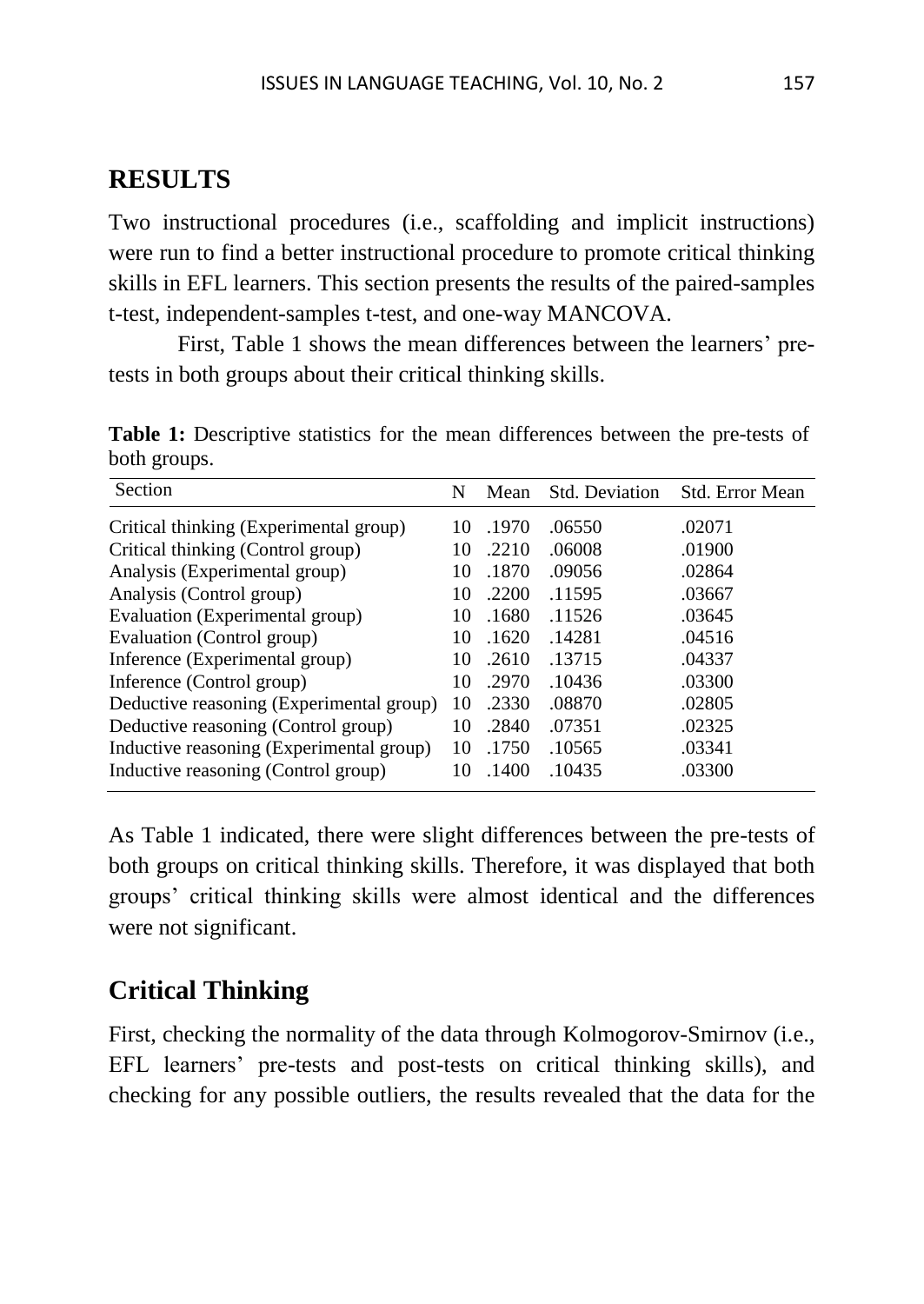EFL learners' pre-tests and post-tests on critical thinking skills were normal in both groups.

To examine the effects of scaffolding and implicit instructions on EFL learners' critical thinking paired samples t-tests were used. Table 2 showed the mean difference between the learners' critical thinking in both groups and for both pre- and post-tests.

**Table 2:** Descriptive statistics for the amount of mean difference between the pre-test and post-test of the critical thinking in both groups.

|                             | Mean  | N  | Std. Deviation | Std. Error Mean |
|-----------------------------|-------|----|----------------|-----------------|
| Critical thinking (Ex-pre)  | .1970 | 10 | .06550         | .02071          |
| Critical thinking (Ex-post) | .4760 | 10 | .04502         | .01424          |
| Critical thinking (Co-pre)  | .2210 | 10 | .06008         | .01900          |
| Critical thinking (Co-post) | .3110 |    | .03755         | .01187          |
|                             |       |    |                |                 |

As Table 2 indicates, in both groups the mean scores for critical thinking in post-tests were higher than the pre-tests.

Table 3 shows the difference in the learners' critical thinking in both groups and for both pre- and post-tests.

**Table 3:** Paired Samples t-test for the difference between the pre-test and post-test of the learners' critical thinking in both groups.

|             | Mean                                   | Std.<br>Deviation | Std. Error<br>Mean |          | df | Sig. $(2-$<br>tailed) |
|-------------|----------------------------------------|-------------------|--------------------|----------|----|-----------------------|
| $CT-$<br>Ex | $\qquad \qquad \blacksquare$<br>.27900 | .04254            | .01345             | 20.738   |    | .000                  |
| CT-<br>Co   | $\qquad \qquad \blacksquare$<br>.09000 | .05657            | .01789             | $-5.031$ |    | .001                  |

As Table 3 shows, significant differences were found between the learners' critical thinking in the pre-tests and post-tests. As a result, the two instructional procedures (i.e., scaffolding and implicit instructions) significantly promoted the learners' critical thinking.

Independent-samples t-test was applied to identify the pre- and posttests differences between the two group's critical thinking. Table 4 reveals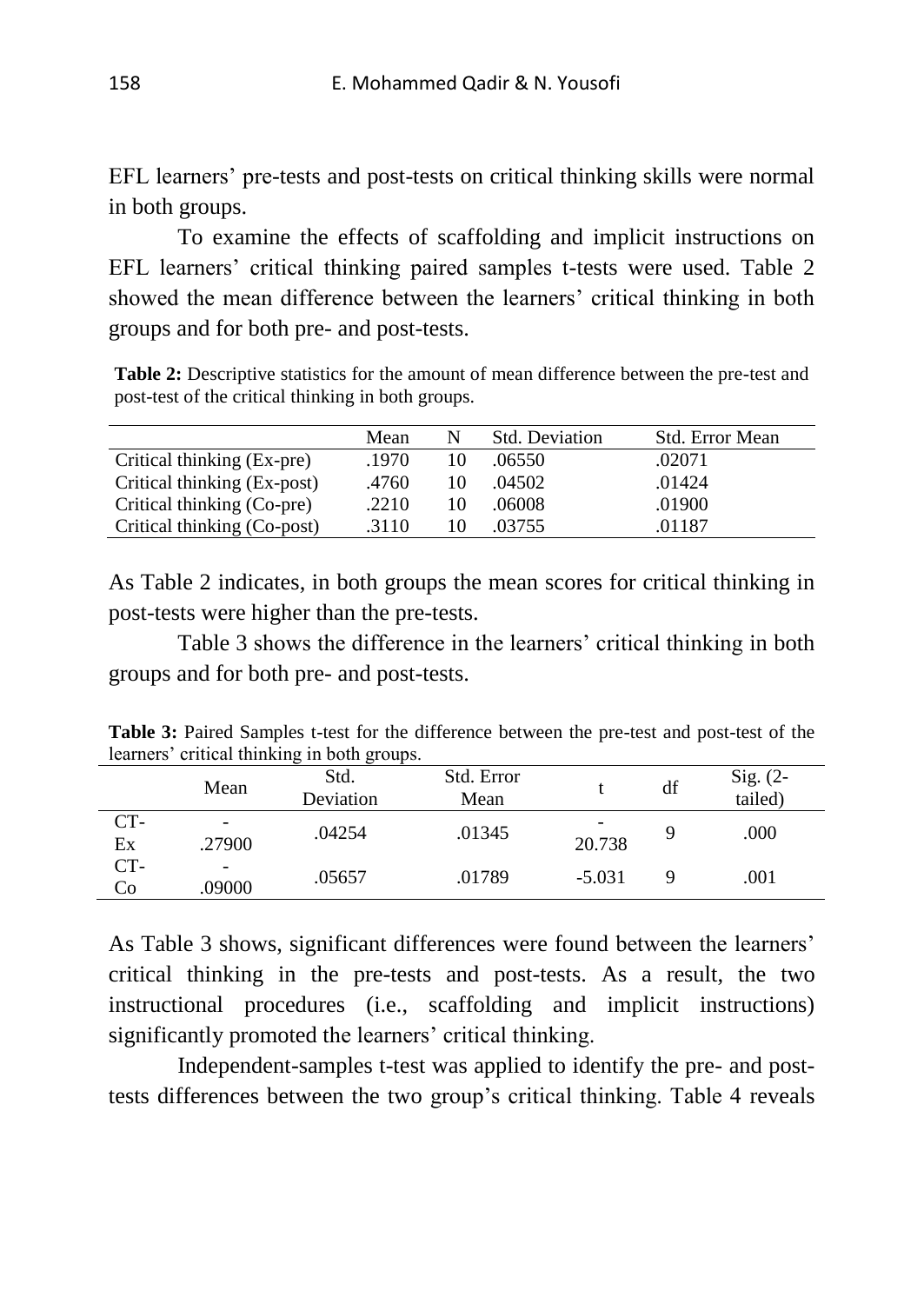the differences between the pre- and post-tests of the two groups' critical thinking.

**Table 4:** Independent samples t-test for the difference between the pre-test and post-test of both groups.

|                     | F    | Sig. |         | df | Sig. (2-<br>tailed) | Mean<br>Difference | Std. Error<br>Difference |
|---------------------|------|------|---------|----|---------------------|--------------------|--------------------------|
| <b>CT</b><br>(pre)  | .130 | .722 | $-.854$ | 18 | .404                | $-.02400$          | .02811                   |
| <b>CT</b><br>(post) | .722 | .407 | 8.901   | 18 | .000                | .16500             | .01854                   |

As Table 4 indicates, no significant differences were found between the pretests of both groups' critical thinking. However, there were significant differences between the post-tests of both groups' critical thinking.

# **Critical Thinking Skills**

To examine the effects of the independent variable (i.e., scaffolding and implicit instruction) on the dependent variables (i.e., critical thinking skills) the final one-way MANCOVA was run. Table 5 indicates the mean differences between the post-tests of both groups before controlling the pretests.

|                        | Group        | Mean  | <b>Std. Deviation</b> | N  |
|------------------------|--------------|-------|-----------------------|----|
| Analysis (Post-test)   | Experimental | .4510 | .09632                | 10 |
|                        | Control      | .3300 | .07333                | 10 |
| Inference (Post-test)  | Experimental | .5040 | .11384                | 10 |
|                        | Control      | .3780 | .07099                | 10 |
| Evaluation (Post-test) | Experimental | .4670 | .12815                | 10 |
|                        | Control      | .3020 | .11708                | 10 |
| Deductive (Post-test)  | Experimental | .4280 | .07052                | 10 |
|                        | Control      | .3660 | .07575                | 10 |
| Inductive (Post-test)  | Experimental | .4520 | .13661                | 10 |
|                        | Control      | .3020 | .11708                | 10 |

**Table 5**: Descriptive statistics for the mean differences between the post-tests of both groups before controlling the pre-tests.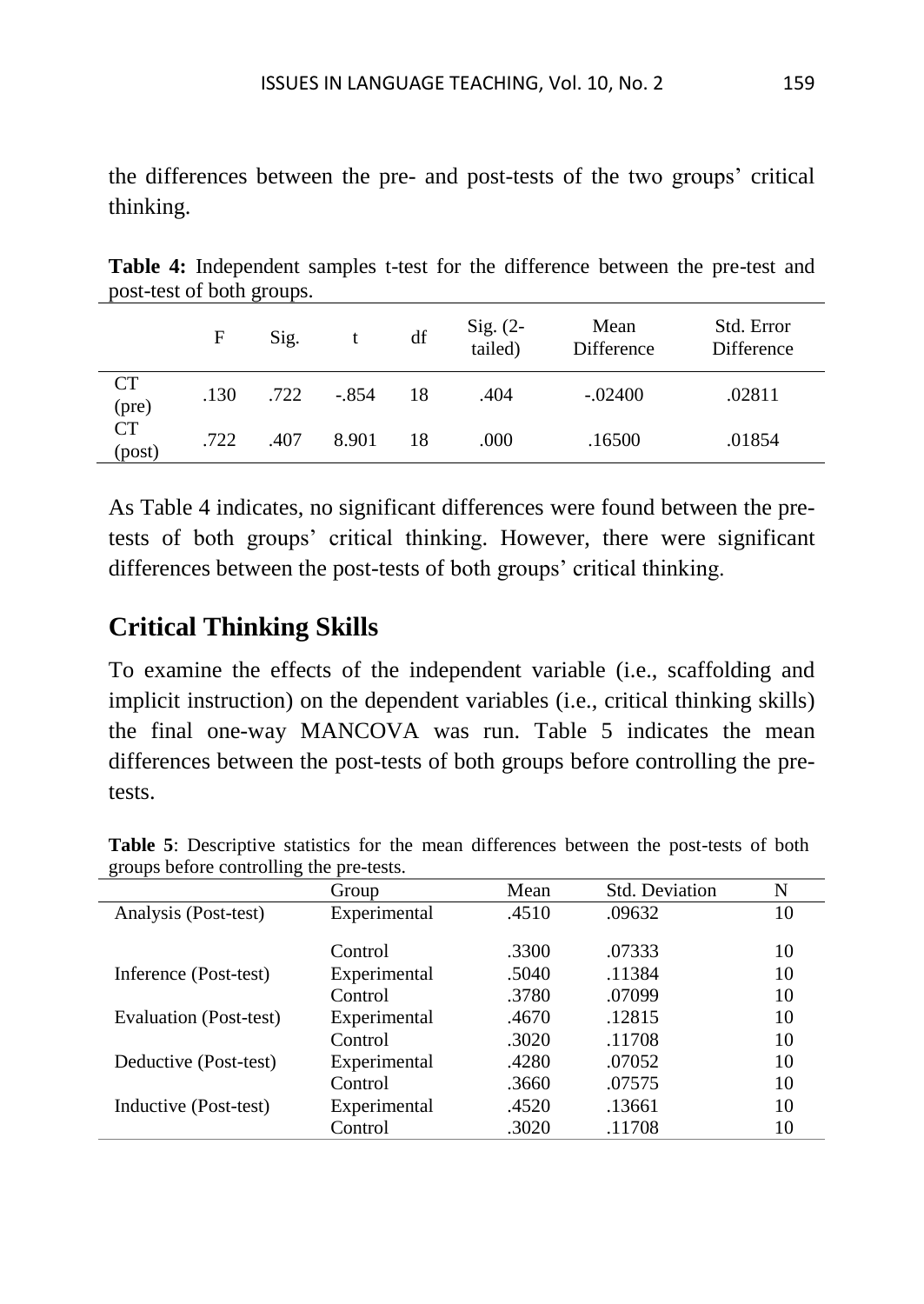Table 6 presents the MANCOVA results which compared the post-test scores by controlling for the pre-test scores.

**Table 6:** Tests of between-subjects effects for the influence of covariates and the independent variable on the dependent variables.

|                   | Dependent Variable Type III Sum of Squares df Mean Square F |      |             | Sig. |
|-------------------|-------------------------------------------------------------|------|-------------|------|
| Analysis (post)   | .078                                                        | .078 | 10.372 .007 |      |
| Inference (post)  | .093                                                        | .093 | 21.359 .000 |      |
| Evaluation (post) | .054                                                        | .054 | 8.471       | .012 |
| Deductive (post)  | .029                                                        | .029 | 6.929       | .021 |
| Inductive (post)  | .036                                                        | .036 | 4.841       | .046 |

As the results in Table 6 reveals, by controlling for the pre-tests, the direct effect of scaffolding was significant for all critical thinking skills (i.e., inference, evaluation, analysis, inductive and deductive reasoning).

Finally, Bonferroni adjustment was used to correct the degrees of freedom, to adjust the confidence interval, and to account for multiple pairwise tests. Table 7 presents the results for pairwise comparisons to test which differences between the two groups are significant.

|  |  |                                                     | . .    |  |
|--|--|-----------------------------------------------------|--------|--|
|  |  |                                                     |        |  |
|  |  |                                                     |        |  |
|  |  |                                                     |        |  |
|  |  |                                                     |        |  |
|  |  |                                                     |        |  |
|  |  |                                                     |        |  |
|  |  |                                                     |        |  |
|  |  |                                                     |        |  |
|  |  |                                                     |        |  |
|  |  |                                                     |        |  |
|  |  | $\mathbf{r}$ $\mathbf{r}$ $\mathbf{r}$ $\mathbf{r}$ | $\sim$ |  |

**Table 7:** Pairwise comparisons for comparing the means of both groups.

| Dependent Variable            |   | (I) Section (J) Section | Mean Difference (I-J) | Std. Error | S1g. |
|-------------------------------|---|-------------------------|-----------------------|------------|------|
|                               | E |                         | $.136$ <sup>*</sup>   | .042       | .007 |
| Analysis (Post-test)          | C | E                       | $-.136$ <sup>*</sup>  | .042       | .007 |
| Inference (Post-test)         | Е |                         | $.149*$               | .032       | .000 |
|                               | C | E                       | $-.149$ <sup>*</sup>  | .032       | .000 |
| <b>Evaluation (Post-test)</b> | Е |                         | $.114*$               | .039       | .012 |
|                               |   | Е                       | $-.114$ <sup>*</sup>  | .039       | .012 |
| Deductive (Post-test)         | E |                         | $.084*$               | .032       | .021 |
|                               |   | Е                       | $-.084$               | .032       | .021 |
|                               | Е |                         | $.093*$               | .042       | .046 |
| Inductive (Post-test)         |   | E                       | $-.093$               | .042       | .046 |

Following the estimated marginal means.

\*. Significant at.05.

b. Bonferroni, adjusting the multiple comparisons.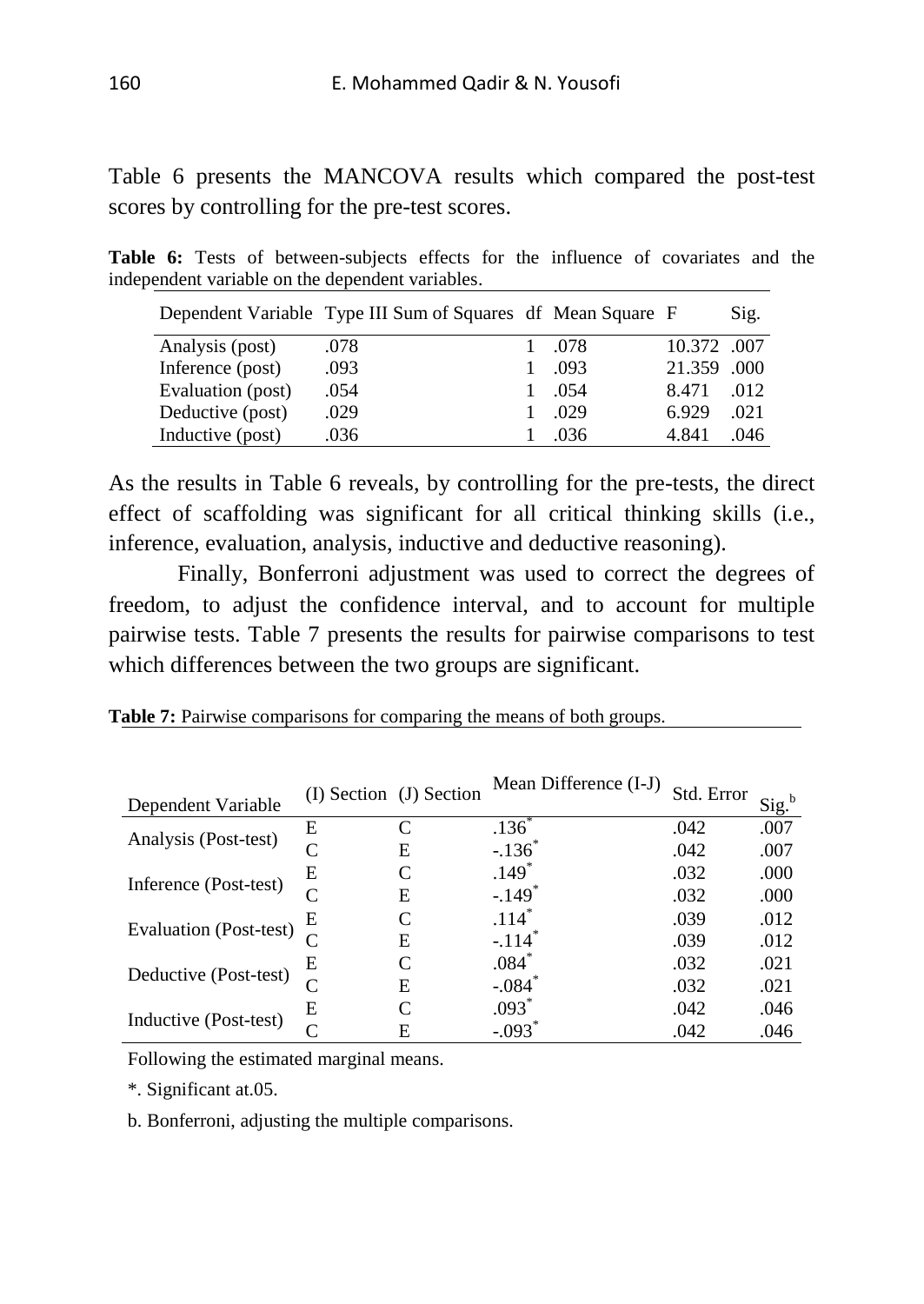As Table 7 reveals, regarding all the dependent variables the difference between the two groups was significant, and the experimental group outperformed the control one. Therefore, scaffolding was found to be a better way to promote the EFL learners' critical thinking skills than its implicit instruction counterpart.

# **DISCUSSION**

The present study examined the impact of scaffolding and implicit instructions on EFL learners' critical thinking skills (i.e., inference, evaluation, analysis, inductive and deductive reasoning). The results displayed that critical thinking skills significantly developed through scaffolding and implicit instructions and scaffolding instruction was more influential in promoting all the critical thinking skills than implicit instruction.

The findings of the present study are in line with the findings of Ebadi and Rahimi's (2018) research findings in which they indicated EFL learners' critical thinking improvements in five areas of inference, evaluation, analysis, inductive and deductive reasoning after applying peermediation procedures in a WebQuest classroom. The findings in this regard are also in line with those of Wass et al. (2011) who found scaffolding techniques to be effective in developing critical thinking. The findings could be also in agreement with the findings of Marin and Halpern (2011), Hernstein et al. (1986), and Zohar et al. (1994) who showed that critical thinking could be developed by both explicit and implicit instructions.

The success of applying scaffolding techniques in this study provided evidence that teaching critical thinking skills were feasible for advanced EFL learners. The findings indicate that critical thinking skills could be promoted in the classroom if the teacher scaffolds the critical thinking skills of the learners. The teacher could help the learners, who are regarded as the less capable learners, to reach the zone of the proximal development area in critical thinking skills. The less capable learners also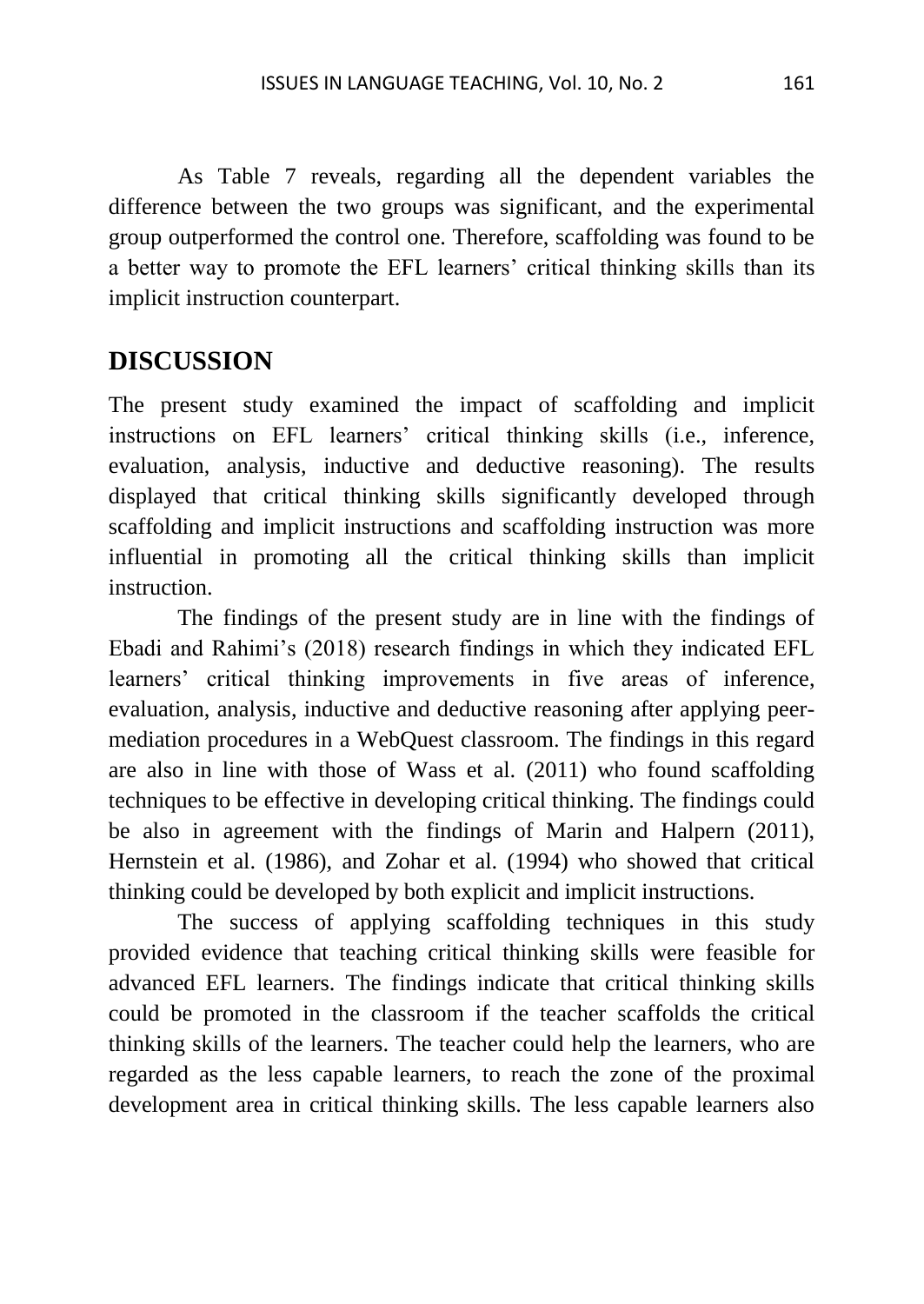developed critical thinking skills by modelling the behavior of the teacher and also the expert peers.

Although learners in both groups showed improvements in critical thinking skills, the improvements were higher for the scaffolding instruction group. The findings are in line with Vygotsky's developmental model of ZPD. Vygotsky (1981) claims that learners' abilities are not obtained from independent performance. He argues that the learners' abilities would come to light if scaffolding instruction be conducted in the class. He further claims that scaffolding instruction can identify the learners' abilities and it could help them deal with their language learning issues.

Following Vygotsky's (1986) ZPD, learners are first provided with implicit feedback. If learners receiving implicit feedback are not able to deal with their language issues, the learners are provided with less implicit and more explicit feedback so as to successfully deal with their language issues. Vygotsky's (1986) ZPD follows the tenet that less capable individuals are provided with the aforementioned gradual feedback by more capable individuals. That is, more capable students and the teacher provide the less capable students with the required mediations or feedback so that the less capable learners can deal with the issue.

In line with this study, Van de Pol and Elbers (2013) suggest that teacher scaffolding is regarded as quite effective in developing student learning. Adoniou and Macken-Horarik (2007) further argue that scaffolding instruction is appropriate for English language teaching which can be in consistent with the findings of the present study. Teachers as more capable individuals are able to help less capable individuals (i.e., learners) achieve their ZPD. Vygotsky (1981) claims the initial production in social interaction led to the psychological processes. He further suggests that learning occurs in interaction.

Furthermore, there is a close association between inter-personal activity and intra-personal activity and the former happens before the latter (Vygotsky, 1981). That is, following Bruner (1985), Asmali (2018), and Lantolf and Thorne (2006), students are first involved in inter-personal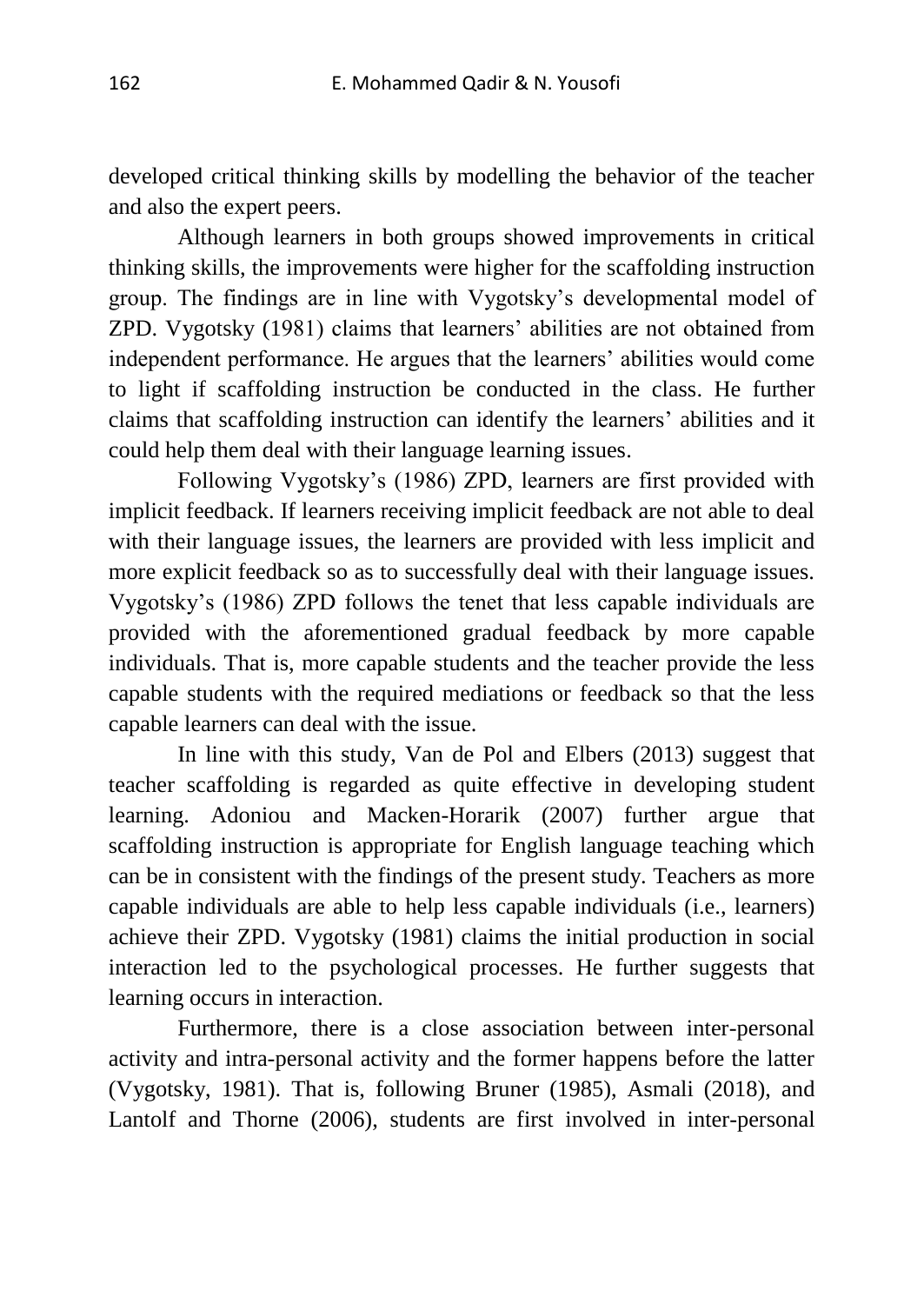activities (in this study, critical thinking activities) to help each other develop their skills, then they gradually internalize those skills and act independently (in this study, they became independent critical thinkers).

Scaffolding, in the present study, constructed ZPD for the learners, and promoted critical thinking skills. As a result, inter-personal activities between the learners (less capable) and the teacher (i.e., the more capable) developed intra-personal activities in learners (i.e., the promotion of critical thinking skills in the present study). This development in the learners' critical thinking skills made them consider different perspectives of that issue, challenge various conceptions, and check for any possible alternatives so that to come to a reasonable and meaningful understanding (Halvorsen, 2005).

Zainuddin and Moore (2003) suggests that if the language becomes manageable, students can apply higher levels of critical thinking and understand more difficult issues. He also claims that in order to develop critical thinking in students, teachers first have to make instruction comprehensible to students who are still grappling with their new language. Hence, complex pieces of information must be broken down using easier language and apply scaffolding strategies before cognitively demanding information can be accessible to them.

In addition, the scaffolding instruction follows learner-centered techniques. That is, learners are involved in different activities with other learners to improve their skills and abilities. In line with the present study, Okolie et al. (2021) claim that learner-centered approaches and teaching strategies can improve critical thinking skills effectively.

The findings also indicated that critical thinking skills could be significantly developed through implicit instruction. The findings are in agreement with those of Hernstein et al. (1986) and Zohar et al. (1994) who showed that critical thinking can be developed by both explicit and implicit instructions. The findings of this study are in line with the findings of Marin and Halpern (2011) who compared explicit and imbedded instructions of critical thinking skills. Although they indicated explicit instruction of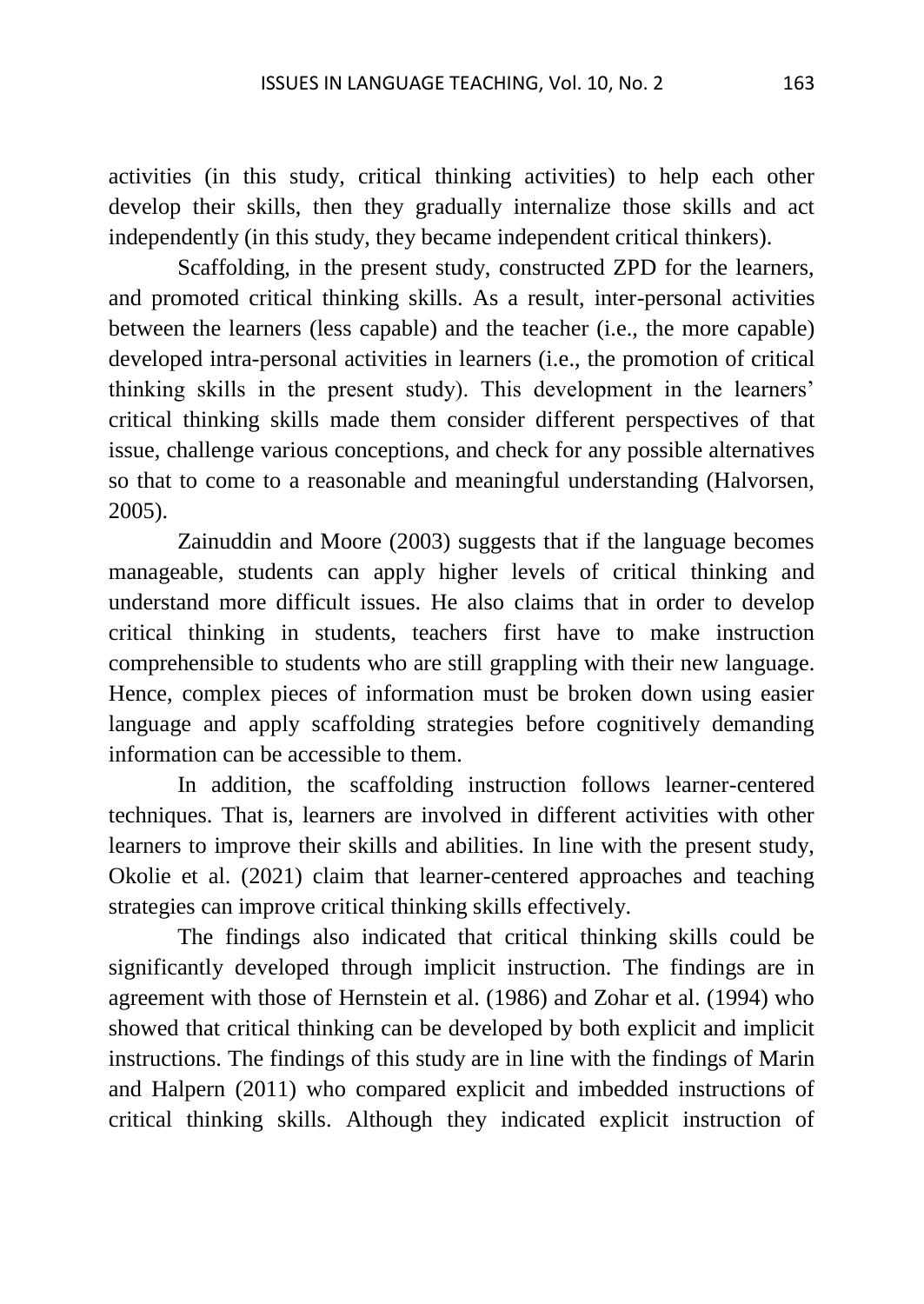critical thinking skills as more effective, they claimed that imbedded instruction could indeed be effective in increasing critical thinking skills. In the scaffolding instruction class depending on the learners' ZPD, both indirect (i.e., implicit) hints and prompts and direct (i.e., explicit) explanations were provided to contribute to their ZPD.

It could thus be argued that critical thinking skills could be teachable (Esfandiari et al., 2021) and they can be improved through both implicit and scaffolding instructions. However, scaffolding instruction is a more effective way to help EFL learners get their ZPD in critical thinking skills.

## **CONCLUSION AND IMPLICATIONS**

The present study set out to check the influence of scaffolding and implicit instructions on EFL learners' critical thinking skills. The findings indicated that scaffolding and implicit instructions had a significant and positive influence on the EFL learners' critical thinking skills. Specifically, scaffolding instruction outperformed implicit instruction in increasing the critical thinking skills of EFL learners.

Scaffolding instruction as an influential way to increase critical thinking skills in learners, might help teachers to develop their learners' learning more effectively. Particularly, EFL teachers are recommended that they should apply scaffolding techniques to develop EFL learners' critical thinking skills, which is considered an important goal of education (Bailin & Siegel, 2003), more effectively. EFL learners, specifically less capable learners, can use the findings of the present study. The more capable EFL learners can scaffold the less capable learners' critical thinking skills to reach their ZPD. The more capable learners or teachers may first provide the less capable learners with implicit critical thinking mediations. If the leass capable learners are not able to address the critical thinking issue by the received implicit mediations, the teacher or more capable learners can provide less implicit or more explicit critical thinking mediations in order to help the less capable learners achieve their ZPD in critical thinking skills.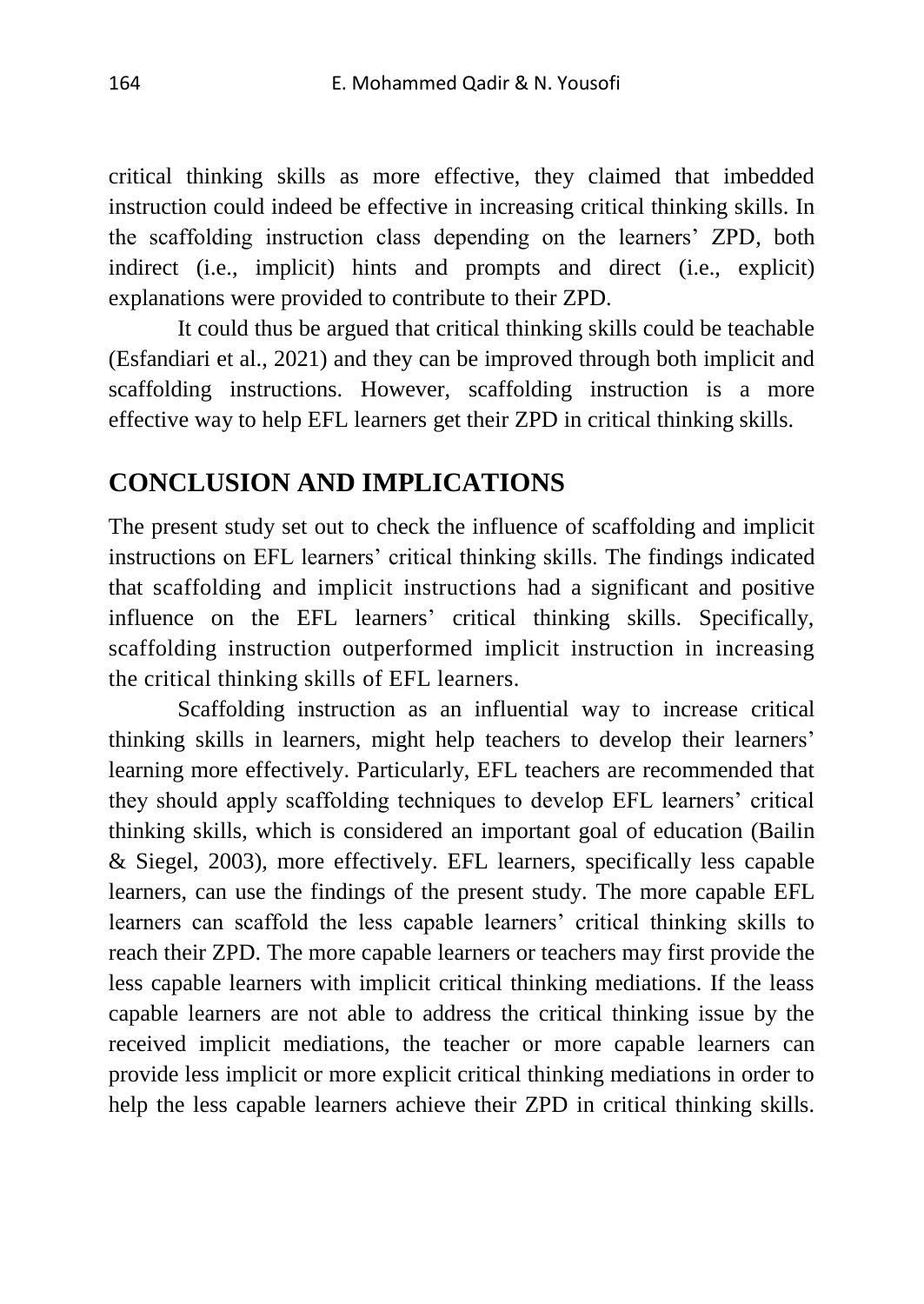EFL educators are also recommended to acknowledge the usefulness of scaffolding techniques in promoting the critical thinking skills of EFL learners. The findings might further contribute to material and textbook designers to make textbooks that include techniques to easily conduct scaffolding instruction in order to increase critical thinking skills.

Despite the positive outcome of the study, there were some limitations that may guide researchers to carry out further research. For example, the researchers did not use random selection. In addition, although the number of learners in each group was small, which allowed the teacher to scaffold all the learners appropriately, it might lack generalizability to the larger population. The researchers should conduct a similar study and adopt group randomization and a larger number of EFL learners for generalization. In addition, future researchers can scaffold critical thinking skills using online platforms, like wiki (Rahimi & Fathi, 2021), blog (Fathi & Nourzadeh, 2019) and check the attitudes of EFL learners (e.g., Nasri, Shafiee, & Sepehri, 2021).

#### **Disclosure statement**

No potential conflict of interest was reported by the authors.

#### **ORCID**

Emad Mohammed Oadir **D** [http://orcid.org/ 0000-0002-0564-3895](http://orcid.org/%200000-0002-0564-3895) Nouroddin Yousofi [http://orcid.org/ 0000-0001-8981-5246](http://orcid.org/%200000-0001-8981-5246)

#### **References**

Adoniou, M., & Macken-Horarik, M. (2007). Scaffolding literacy meets ESL: Some insights from ACT classrooms. *TESOL in Context*, *17*(1), 5-11.

Akatsuka, Y. (2021). A Pedagogical Approach to Foster Critical Thinking Skills in Japanese EFL Learners: Focusing on the International Baccalaureate's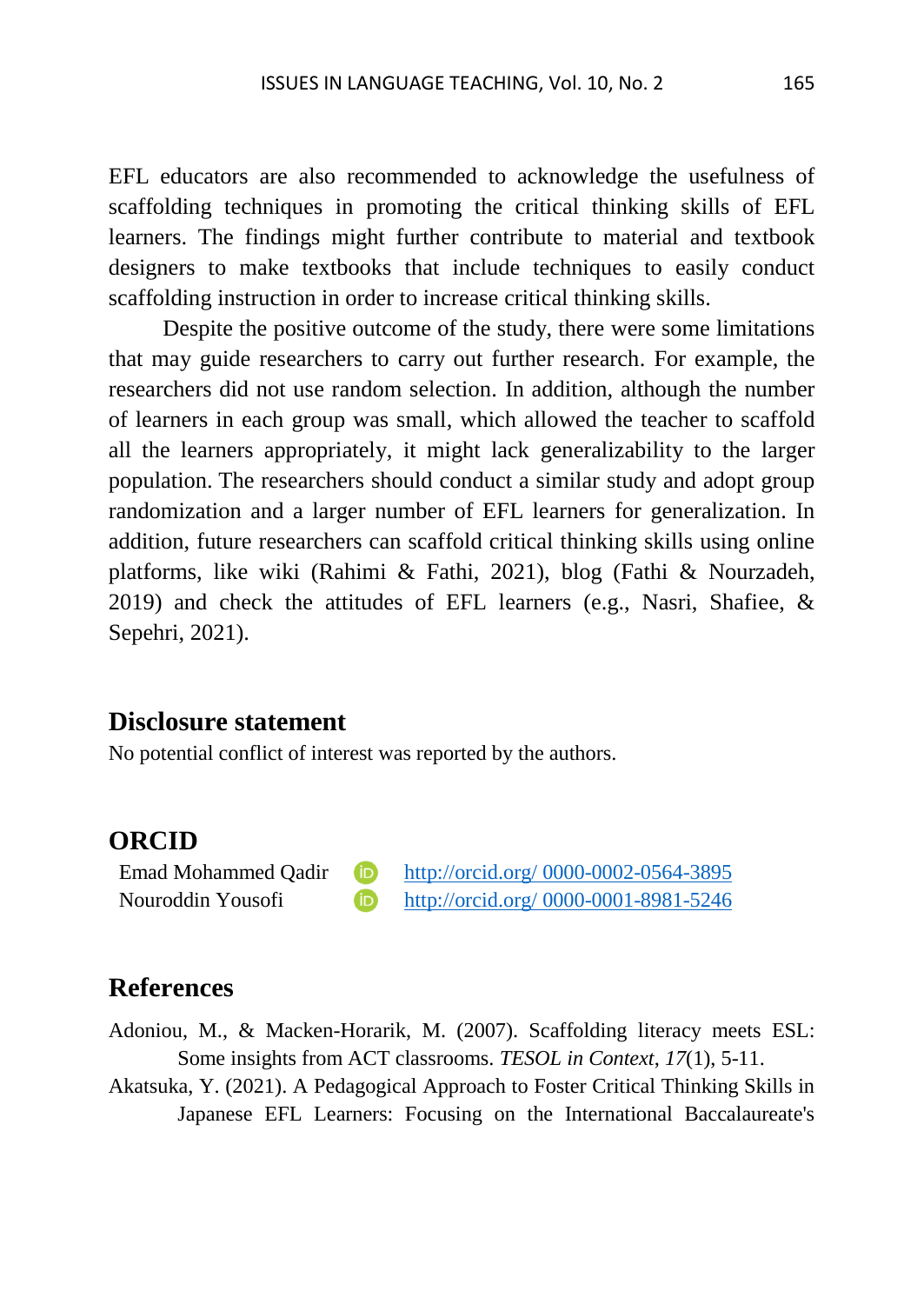Pedagogical Framework. In *Educational Reform and International Baccalaureate in the Asia-Pacific* (pp. 37-56). IGI Global.

- Asmali, M. (2018). Perspectives and practices of academics and students of English language teaching post-graduate programs within the mediation theory. *International Journal of Educational Psychology*, *7*(1), 42-67.
- Bailin, S. & Siegel, H. (2003) Critical thinking. In N. Blake, P. Smeyers, R. Smith & P. Standish (Eds), *The blackwell guide to philosophy of education* (pp. 183-193). Oxford, Blackwell.
- Barzdžiukienė, R., Urbonienė, J., & Klimovienė, G. (2006). Developing critical thinking through cooperative learning. *Studies about Languages, 9*, 77-84*.*
- Boumediene, H., & Berrahal, F. K. (2018). Fostering critical thinking among EFL students through web communication tools. *Internet Journal for Cultural Studies, 5*, 26-32.
- Boumediene, H., Hamadi, N. A., & Fatiha, B. K. (2021). Classroom debate to enhance critical thinking skills. *Des Sciences Sportif Et Sociales, 4*(7), 441- 457.
- Brookfield, S. D. (1987). *Developing critical thinkers: Challenging adults to explore alternative ways of thinking and acting*. San Francisco: Jossey-**Bass**.
- Bruner, J. (1985). Child's talk: Learning to use language. *Child Language Teaching and Therapy*, *1*(1), 111-114.
- Bruning, R. H., Schraw, G. J., Norby, M. M., & Ronning, R. R. (2004). *Cognitive psychology and instruction*. Upper Saddle River, NJ: Meril Prentice Hall.
- Chamot, A. (1995). Creating a community of thinkers in the ESL/EFL classroom. *TESOL Matters, 5*(5)*,* 1-16.
- Chapple, L., & Curtis, A. (2000). Content-based instruction in Hong Kong: Student responses to film. *System, 28*, 419-433.
- Cho, M. H., & Cho, Y. (2014). Instructor scaffolding for interaction and students' academic engagement in online learning: Mediating role of perceived online class goal structures. *The Internet and Higher Education*, *21*, 25-30.
- Cui, R. (2020). "Developing Students' Critical Thinking in a Chinese EFL Classroom". Unpublished doctoral diss., Nanyang Technological University, Singapore.
- Davidson, B. (1994). Critical thinking: A perspective and prescriptions for language teachers. *The Language Teacher, 18*(4), 20-26.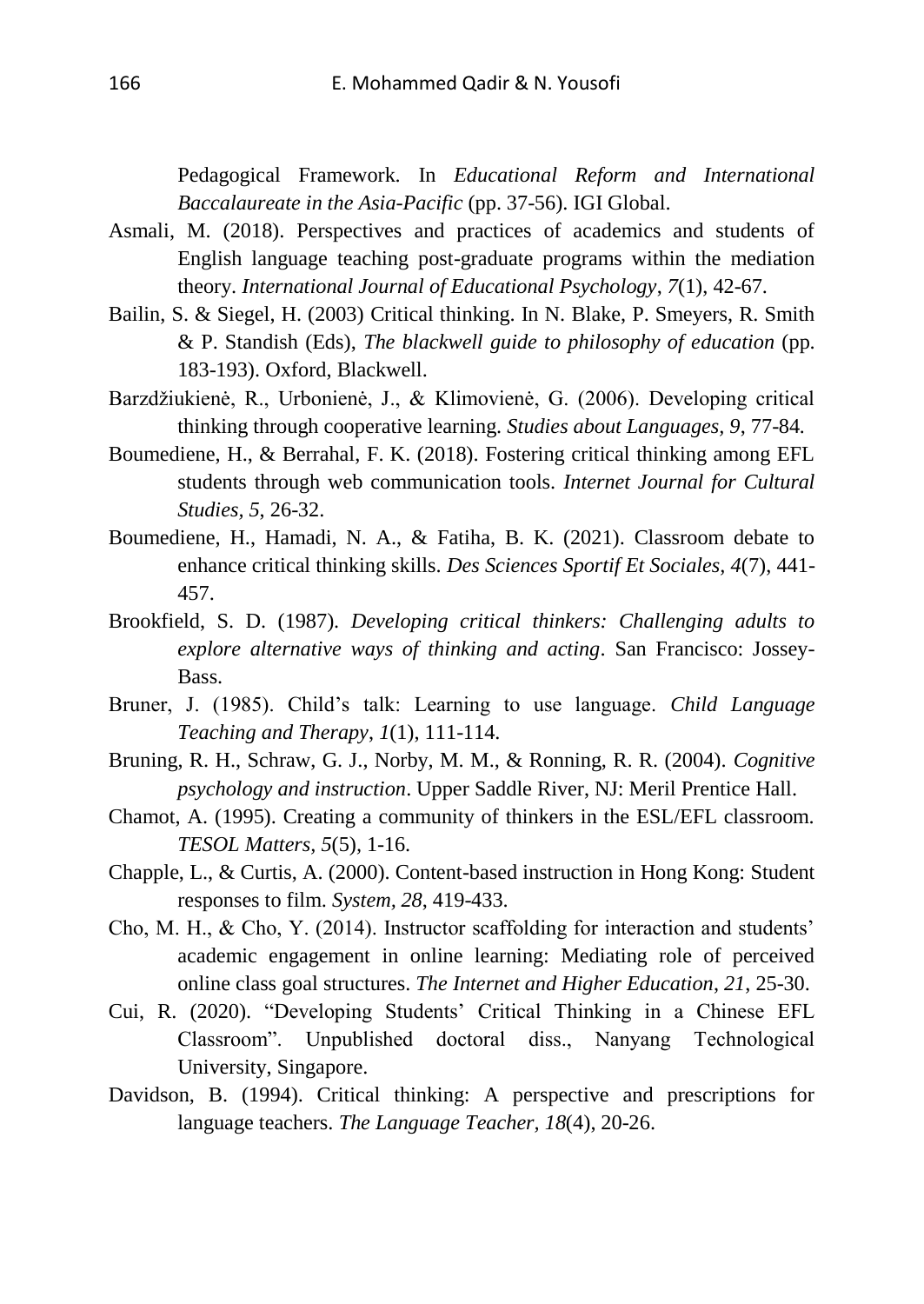- Davidson, B., & Dunham, R. (1997). Assessing EFL student progress in critical thinking with the Ennis-Weir Critical Thinking Essay Test. *JALT Journal, 19*(1), 43-57.
- Dörnyei, Z. (2007). *Research methods in applied linguistics*. Oxford: Oxford University Press.
- Ebadi, S., & Rahimi, M. (2018). An exploration into the impact of WebQuestbased classroom on EFL learners' critical thinking and academic writing skills: a mixed-methods study. *Computer Assisted Language Learning*, 1-35. <https://doi.org/10.1080/09588221.2018.1449757>
- Esfandiari, M. A., Rezvani, E., & Hadian, B. (2021). Impact of critical thinking instruction through argument mapping techniques on Iranian male and female EFL learners' critical thinking ability and reading skill. *Research in English Language Pedagogy*, *9*(1), 70-89.
- Facione, P. A. (1990). *The California critical thinking skills test (CCTST): Form A*. Millbrae, CA: California Academic Press.
- Facione, P. A., & Facione, N. C (1993). The California critical thinking skills test: Form A and form B, test manual. *Callifornia Academic Press*.
- Facione, P.A., Facione N. C., Blohm, S., Howard, K., & Giancarlo, C. (1998). The California critical thinking skills test manual. *California Academic Press*.
- Fathi, J., & Nourzadeh, S. (2019). Examining the effects of writing instruction through blogging on second language writing performance and anxiety. *Issues in Language Teaching*, *8*(1), 63-91.
- Halvorsen, A. (2005). Incorporating critical thinking skills development into ESL/EFL courses. *The Internet TESL Journal*, *11*(3), 1-5.
- Hatch, E., Lazaraton, A., 1991. *The Research Manual: Design and Statistics for Applied Linguistics*. Heinle & Heinle Publishers, Boston, Massachusetts.
- Hernstein, R. J., Nickerson, R. S., de Sanchez, M., & Swets, J. A. (1986). Teaching thinking skills. *American Psychologist*, *41*(11), 1279.
- Itmeizeh, M., & Hassan, A. (2020). New approaches to teaching critical thinking skills through a new EFL curriculum. *International Journal of Psychosocial Rehabilitation*, *24*(7), 8864-8885.
- Jakeman, V., & McDowell, C. (2008). *New insight into IELTS: Student's book pack with answers and CD*. Ernst Klett Sprachen.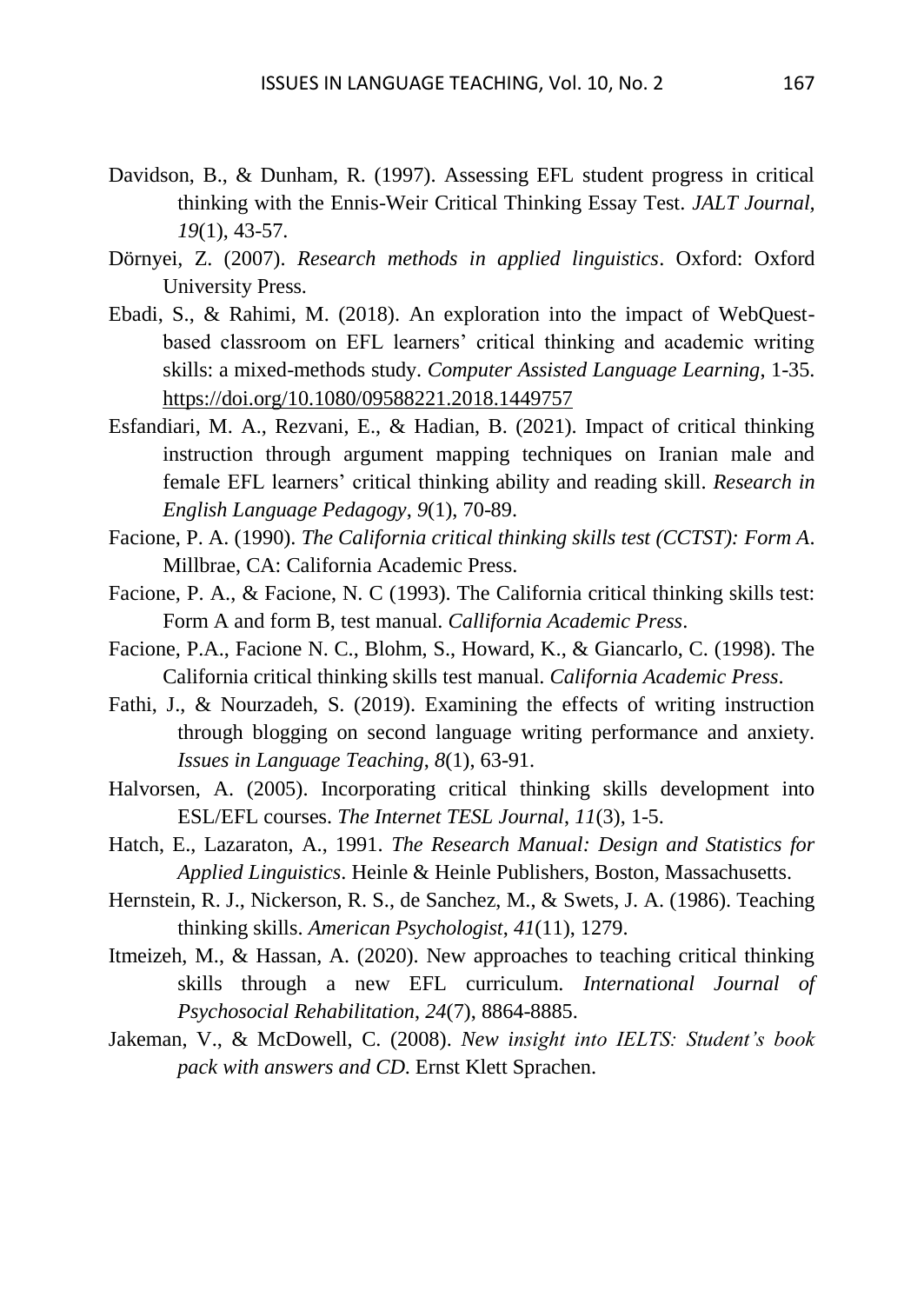- Khabiri, M., & Firooz, M. (2013). The comparative effect of practicing cooperative learning and critical thinking on EFL learners' writing. *Issues in Language Teaching*, *1*(2), 371-394.
- Lantolf. J. P., & Thorne. S. L. (2006). *Sociocultural theory and the genesis of second language development*. Oxford University Press.
- Larsson, K. (2021). Using essay responses as a basis for teaching critical thinking– A variation theory approach. *Scandinavian Journal of Educational Research, 65*(1), 21-35.
- Li, L. (2016). Thinking skills and creativity in second language education: Where are we now? *Thinking Skills and Creativity, 22*, 267–272.
- Liang, W., & Fung, D. (2021). Fostering critical thinking in English-as-a-secondlanguage classrooms: Challenges and opportunities. *Thinking Skills and Creativity*, *19*, 97-111.
- Liaw, M. (2007). Content-based reading and writing for critical thinking skills in an EFL context. *English Teaching & Learning, 31*(2), 45–87.
- Marboot, K., Roohani, A., & Mirzaei, A. (2020). Investigating Iranian EFL students' metacognitive online reading strategies, critical thinking, and their relationship: A mixed-methods study. *Issues in Language Teaching*, *9*(1), 151-182.
- Marin, L. M., & Halpern, D. F. (2011). Pedagogy for developing critical thinking in adolescents: Explicit instruction produces greatest gains. *Thinking Skills and Creativity, 6, 1-13.*
- Mok, K. H. (2010). *The search for new governance of higher education in Asia*. Palgrave Macmillan.
- Nasri, M., Shafiee, S., & Sepehri, M. (2021). An Investigation of Iranian Intermediate EFL Learners' L2 Motivation and Attitude in a Computer-Assisted Language Learning Environment. *Issues in Language Teaching*, *10*(1), 355-389.
- Okolie, U. C., Igwe, P. A., Mong, I. K., Nwosu, H. E., Kanu, C., & Ojemuyide, C. C. (2021). Enhancing students' critical thinking skills through engagement with innovative pedagogical practices in Global South. *Higher Education Research & Development*, 1-15.
- Poehner, M. E. (2005). *Dynamic assessment of oral proficiency among advanced L2 learners of French*. Unpublished dissertation. Pennsylvania State University, University Park.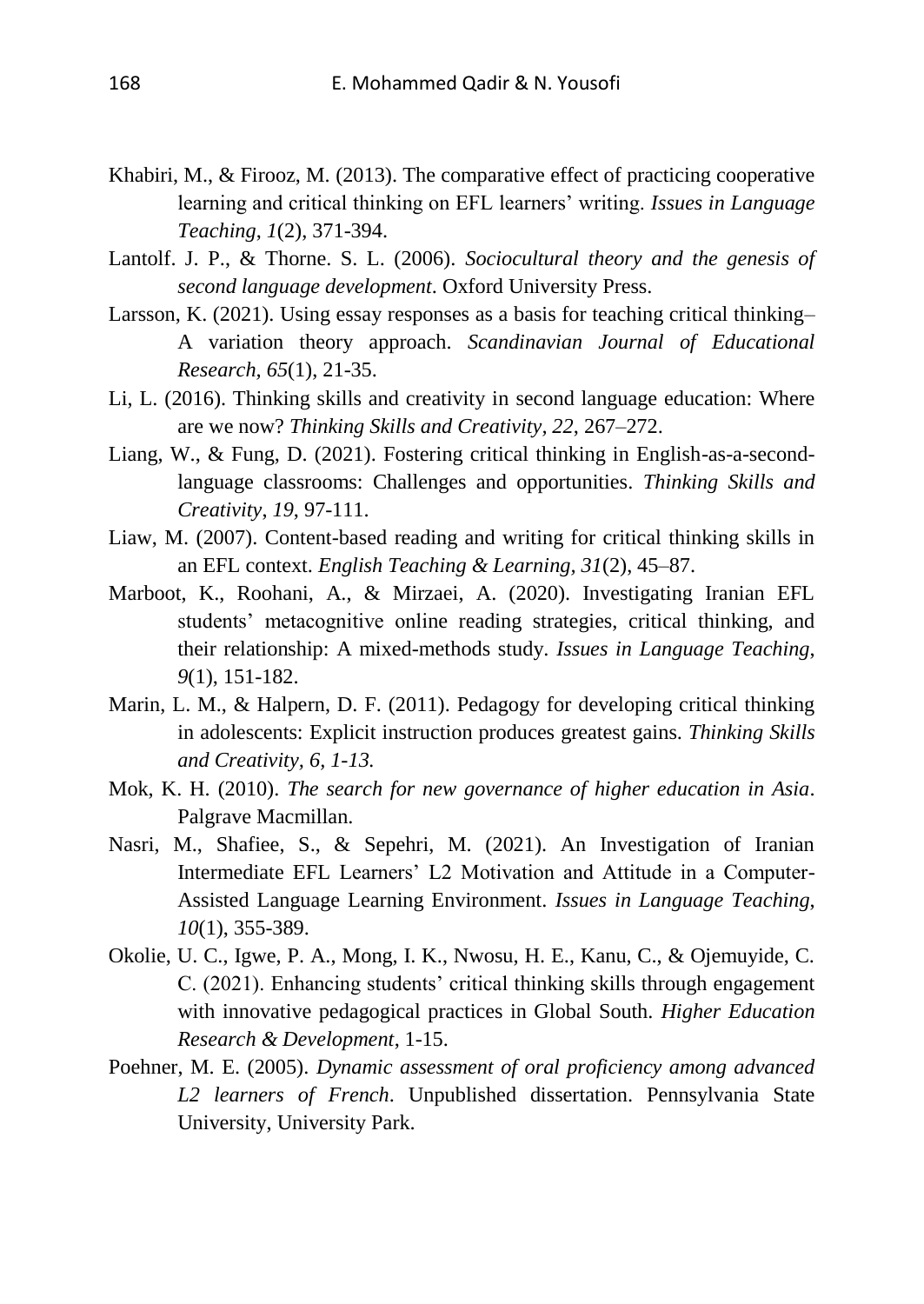- Rahimi, M. (2015). Scaffolding reading strategies of EFL learners. *International Journal of Educational Investigations, 2*(8), 71-77.
- Rahimi, M., & Fathi, J. (2021). Exploring the impact of wiki-mediated collaborative writing on EFL students' writing performance, writing selfregulation, and writing self-efficacy: a mixed methods study. *Computer Assisted Language Learning*, 1-48.
- Sanavi, R. V., & Tarighat, S. (2014). Critical thinking and speaking proficiency: A mixed-method study. *Theory and Practice in Language Studies, 4*(1), 79- 87.
- Soodmand Afshar, H., & Rahimi, M. (2014a). The relationship among emotional intelligence, critical thinking, and speaking ability of Iranian EFL learners. *Teaching English Language, 8*(1), 31-59.
- Stone, C. A. (1998). The metaphor of scaffolding its utility for the field of learning disabilities. *Journal of learning disabilities*, *31*(4), 344-364.
- Van de Pol, J., & Elbers, E. (2013). Scaffolding student learning: A micro-analysis of teacher–student interaction. *Learning, Culture and Social Interaction*, *2*(1), 32-41.
- Van Laar, E., Van Deursen, A. J., Van Dijk, J. A., & De Haan, J. (2017). The relation between 21st-century skills and digital skills: A systematic literature review. *Computers in Human Behavior, 72*, 577-588.
- Vygotsky, L. S. (1981). The genesis of higher mental functions. In J. V. Wertsch (Ed.), *The concept of activity in Soviet psychology* (pp. 144-188). Sharpe.
- Vygotsky, L. S. (1986). *Thought and Language*. MIT Press.
- Wang, Y., & Henderson, F. (2014). Teaching content through Moodle to facilitate students' critical thinking in academic reading. *Asian EFL Journal, 16*(3), 7740.
- Wass, R., Harland, T., & Mercer, A. (2011). Scaffolding critical thinking in the zone of proximal development. *Higher Education Research & Development*, *30*(3), 317-328.
- Wood, D. J. (1988). *How children think and learn*. Basil Blackwell.
- Wood, D. J., Bruner, J. S., & Ross, G. (1976). The role of tutoring in problem solving. *Journal of child psychology and psychiatry*, *17*(2), 89-100.
- Wu, W. C. V., Marek, M., & Chen, N. S. (2013). Assessing cultural awareness and linguistic competency of EFL learners in a CMC-based active learning context. *System, 41*(3), 515-528.